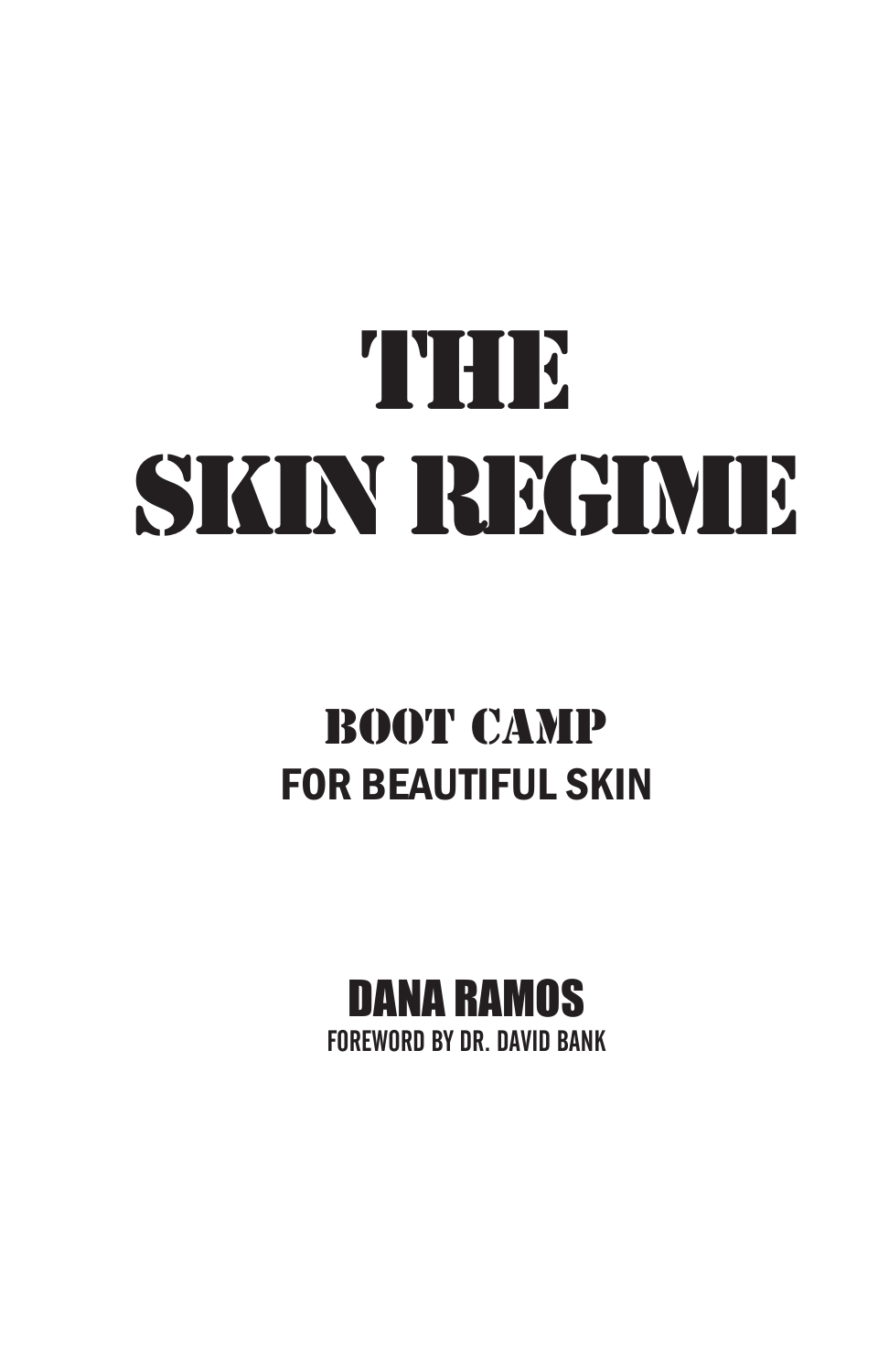The Skin Regime Boot Camp for Beautiful Skin 2nd Edition Copyright 2012 and 2013 by Dana Ramos All rights reserved

Aug. 2013

ISBN: 0615653170 ISBN-13: 9780615653174

Library of Congress Control Number: 2012941466 Verve Productions, LLC, Goldens Bridge, NY

Published in the United States by Verve Productions

www.TheSkinRegime.com

#### **What beauty writers' wrote about** *The Skin Regime; Boot Camp for Beautiful Skin* **(1st edition)...**

*"If you haven't read this book, then what are you waiting for? You will learn so much, even stuff that top skin companies don't want you to know."* **Laurie Ann of** *Beauty Makeup and More*

*"I have done a great deal of research about skincare and love hearing different opinions on the proper way to take care of your skin, such as how to improve fine lines, acne scars, acne, melasma, etc. I whole-heartedly agree with everything [the book] recommends. The book is a great, easy read that provides a TON of information and literally answers every skincare question you could possibly have, focusing largely on the face (but even touches from the hair to the feet). I love the blatant honesty, about what WORKS and what DOESN'T work. We, as consumers, are sooo easily swayed by packaging and marketing, that we lose sight of what we are even buying! The book will give you a VERY easy, inexpensive way to drastically change the appearance of your skin by taking a few short weeks of "boot camp," using peels along with products you can pick up at your local drug store. [The peel] sloughed off the top layers of my skin to reveal brighter skin underneath, fading dark spots and softening fine lines and rough patches. I am so excited about trying her skin Boot Camp!"* **Janine of**  *Janine's Beauty Favorites*



*"Dana's book deserves an excellent score because it's such an enjoyable read, and I've learned a lot*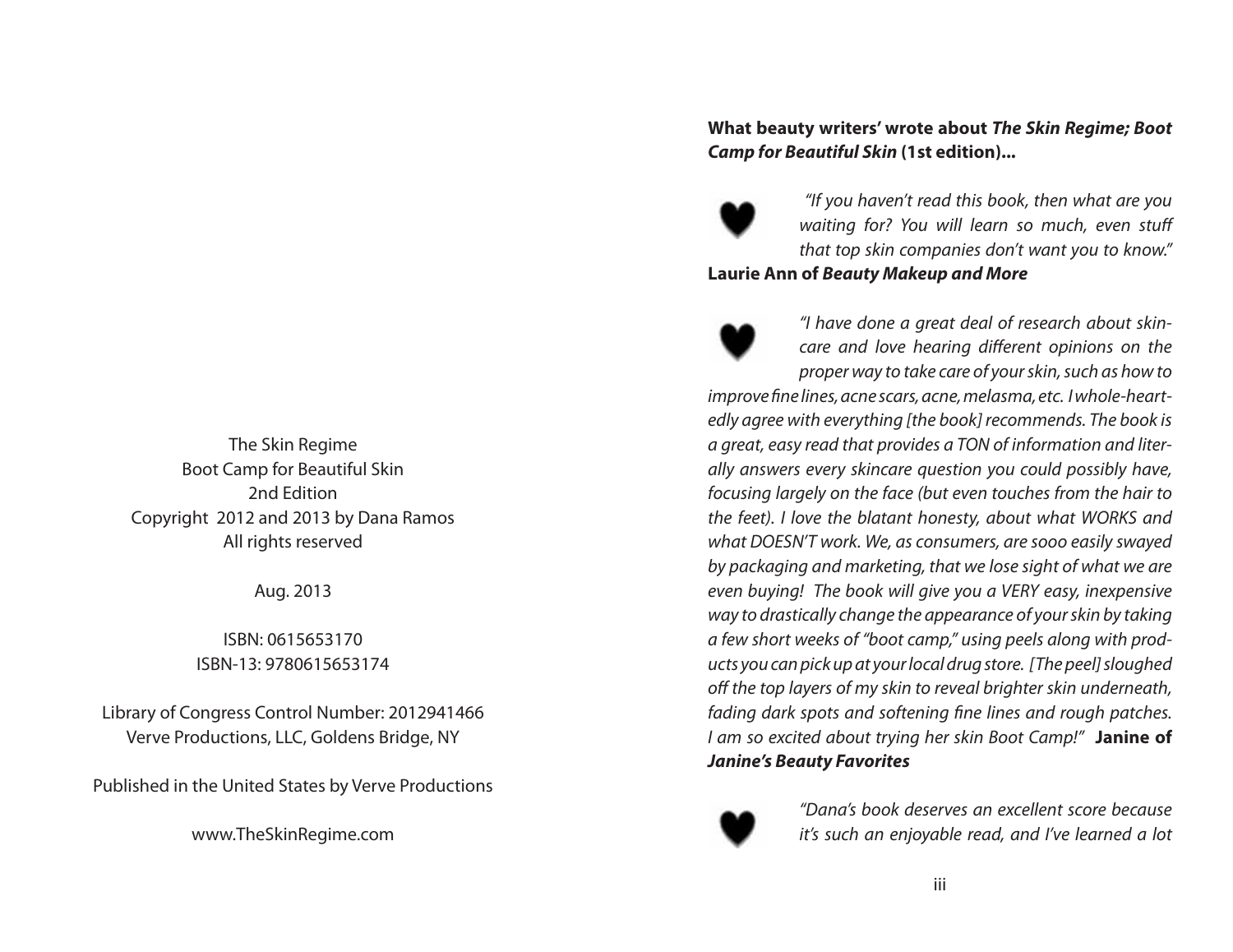*from it. She speaks to you as an average consumer and explains many beauty myths and skincare questions with relatable examples and ideas. Her occasional humor also adds a fine touch to the book, and overall this is not just for a beauty enthusiast but anyone who wants to learn the truth about cosmetics industry. As for the peel, it's a great way to achieve flawless skin effectively and inexpensively."* **Angela of** *Unprofessional Beauty Blog*



*"My pores were small after the first time using the peel. This is the most clear my skin has been since I was about 10 years old."* **MP of** *MP Beauty*



*"...I'm ready to shout it from the rooftops, because truly... the stuff works. This is a big deal for me. To have consistently well-behaved skin is something* 

*that I've constantly strived for, but never been able to achieve. And when I tell you that I've used all manner of creams and lotions and potions, believe me... The peel takes no longer than 5-8 minutes start to finish. That's application, wait time, rinse, and moisturizer. I do it at night before bed, and wake up the next morning to insanely smooth... clear skin."* **Shahada of**  *Shahada Karim*



*"As a young woman who suffers from congested skin and craves amazing skin, I really enjoyed this book. I loved reading about Dana's story and all the* 

*tips and tricks when it comes to skincare... It's a great book for any skincare enthusiast. Easy to read as well as being interesting and informative. I'd never tried peels before but heard great*  *things so I was super-excited to give it a go... the days after the peel my skin became very flaky and began to peel. Underneath revealed lovely glowing, healthy looking skin... well worth it the results..."* **Shannon of** *Raspberry Kiss*

*I've used the peel 3 times now and I've got to say I'm very impressed! ... It leaves my skin so smooth and soft immediately afterwards, and I have definitely seen an improvement with my skin overall, my dark marks are beginning to fade, and with continued use should hopefully disappear altogether! My pores also look smaller, hooray!* **Fiona of** *The Beauty Fiend*

*"I couldn't wait to test out the 1-4-All Peel. Why you ask?!?! Well, it is one-of-a-kind! It is layer-able. Instead of buying different formulas, you can just buy one peel and adjust the strength as you apply it! One layer = a mild peel, 2 layers = a moderate peel, 3-4 = a strong peel. Since following Boot Camp I have noticed that I am not wearing foundation as often to cover up my blemishes. My acne has ended for the most part ... I also no longer have to buy tons of expensive products to keep my skin looking amazing! It's amazing how some of the products are such simple solutions to my skincare regimen."* **Kristy of** *Giveaway Train*



*"The Skin Regime; Boot Camp For Beautiful Skin takes on the beauty industry and reveals the truth about skincare. This book is the answer to my skin* 

*woes. I have some sun damage that I would really like to minimize if not completely eradicate! The steps are extremely easy*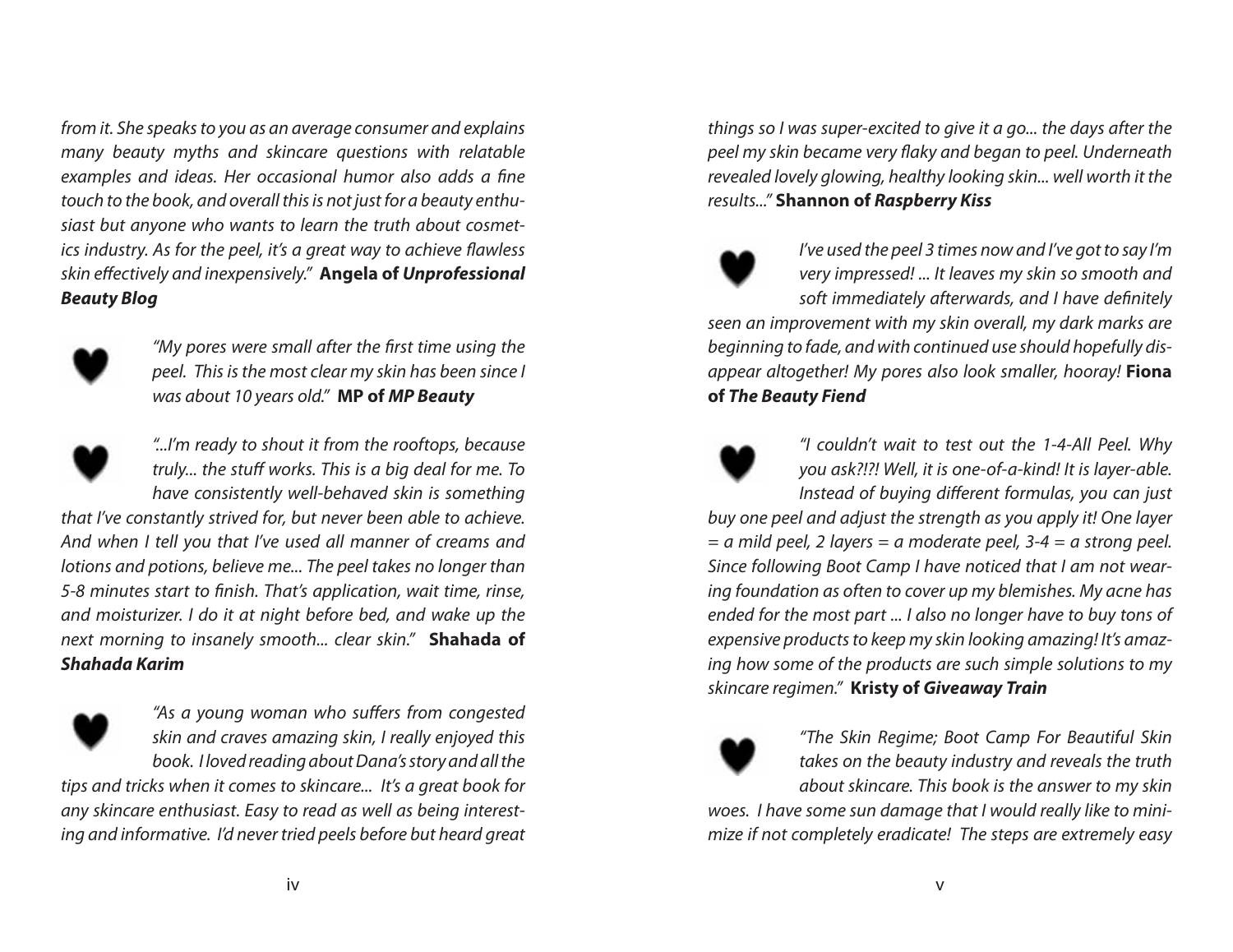*and simple to follow. [After the peel] I had cleaner and surprisingly softer skin! I've been doing [Boot Camp] for about two and half weeks now and I gotta tell you I'm loving my skin! ... Boot Camp lasts between 6 to 12 weeks depending on your skin and I've already noticed some improvement... I can't wait to see what it looks like at the end. It is a very easy and quick read. Dana is very honest in her writing... a 'tell it like it is' kind of women, which I loved."* **Tabitha of** *3 Boys and a Dog*



*"I would definitely recommend reading this book as it really does change your opinion on some of the 'novelty products' on the market. It also gives you information about makeup and how to use peels at home,*  safely and effectively. [After the peel] my skin was left looking *so radiant and smooth. I felt instantly revived and it was much more effective than using endless amounts of expensive face masks and other treatment. People are often scared of face peels but I have a young skin that is oily and spot prone and I could not believe how brilliantly this worked on my face."* **Kirsty of** *Beauty Wonders UK*

#### *Reviews continued at the back of the book—*

## CONTENTS:

| A CHALLENGE TO MAJOR COSMETIC COMPANIES!               | xiii          |
|--------------------------------------------------------|---------------|
| <b>FORWARD BY DR. DAVID BANK</b>                       | <b>XV</b>     |
| <b>PART ONE</b>                                        | 1             |
| <b>INTRODUCTION TO THE SKIN REGIME</b>                 |               |
| Why did you write this book?                           | $\mathcal{L}$ |
| <b>SKIN MYTHS BUSTED</b>                               | 3             |
| What is The Skin Regime?                               | 5             |
| Wait a minute. Are you saying all facial treatments    |               |
| at doctor's offices or salons are bogus?               | 9             |
| If all the stuff out there is fake or useless, how can |               |
| these companies make the claims and advertise like     |               |
| they do? Won't the government crack down on            |               |
| them?                                                  | $10 \,$       |
| Have you taken an honest look at your face?            | 13            |
| How long does The Skin Regime take?                    | 14            |
| What about the food I eat? Do I have to give up        |               |
| chocolate and fried foods or go on a special diet?     | 14            |
| Is it all about the face?                              | 15            |
| Who Can Use The Skin Regime?                           | 16            |
| Is it hard to do The Skin Regime?                      | 16            |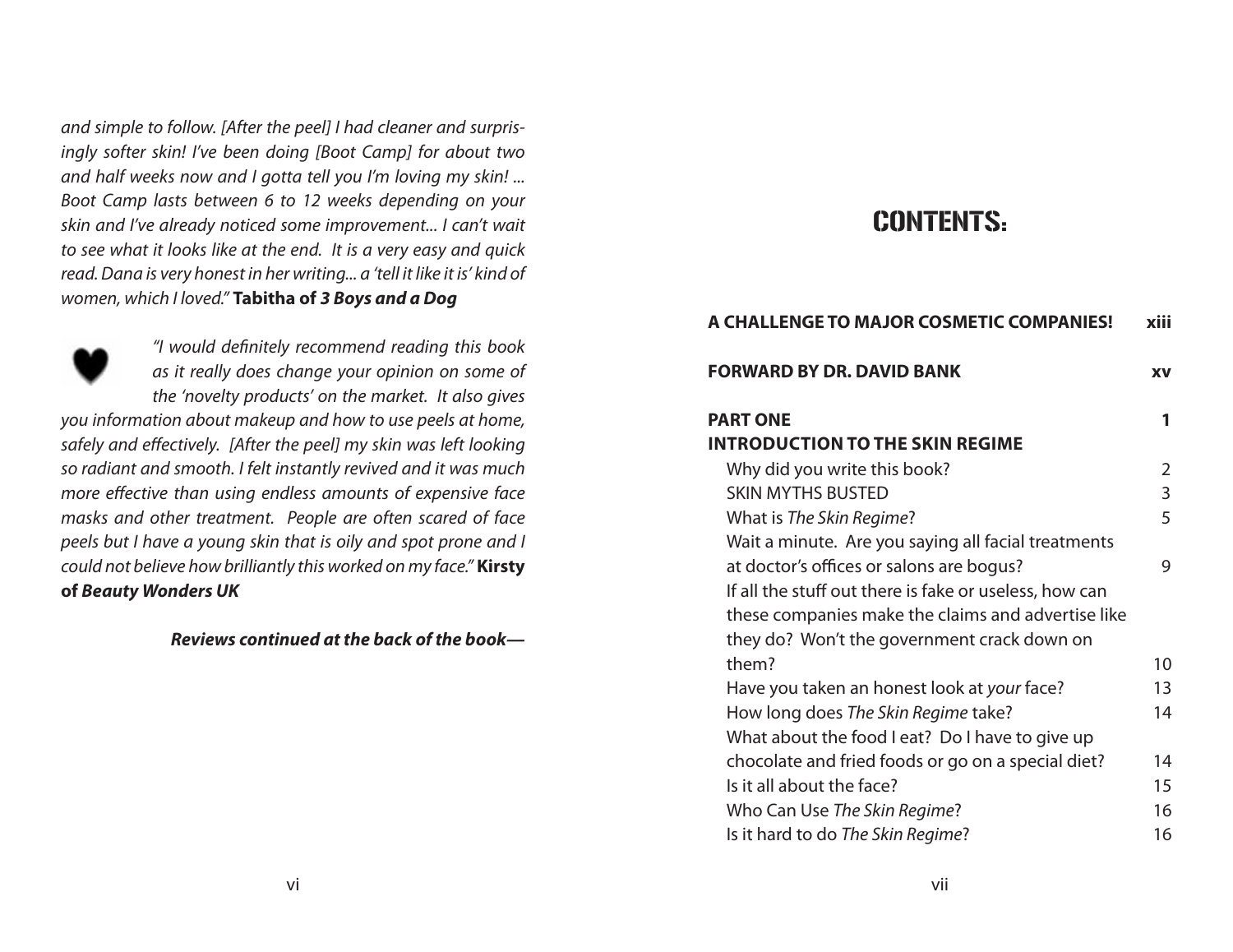| What if my skin is pretty good and I just want to keep |    |
|--------------------------------------------------------|----|
| it that way, or make it a little better?               | 19 |
| What about guys?                                       | 19 |
| Do I have to use only the products you list for The    |    |
| Skin Regime to work?                                   | 21 |
| Can I wear my makeup while doing The Skin Regime?      | 22 |
| Is The Skin Regime Safe?                               | 22 |
| What about the science behind The Skin Regime?         | 23 |
| The Truth about Expensive Skin Products:               | 24 |
| Why don't most of the expensive and brand-name         |    |
| skincare products work as well as those described in   |    |
| The Skin Regime?                                       | 25 |
| A Word to Dermatologists and Other Skin                |    |
| Estheticians:                                          | 26 |
| If I have severe skin issues, why do you suggest a     |    |
| dermatologist and not an esthetician or facialist?     | 27 |
| Dana's skin story:                                     | 28 |
| <b>PART TWO</b>                                        | 33 |
| <b>BOOT CAMP!</b> CREATING YOUR NEW SKIN WITH THE      |    |
| <b>SKIN REGIME</b>                                     |    |
| What are peels? How do I know what to get?             | 35 |
| These things called "peels"—does that mean my          |    |
| skin will actually peel?                               | 36 |
| Okay, so where do I find peels?                        | 37 |
| Using peels with other products                        | 40 |
| <b>Testing products</b>                                | 41 |
| How to know if a peel is not right for you             | 41 |
| If a peel is too strong for me, what do I do?          | 42 |

| When should I do a peel?                                  | 43 |
|-----------------------------------------------------------|----|
| Exactly what is the time-frame for The Skin Regime?       | 43 |
| Exactly what should I expect in the beginning of          |    |
| The Skin Regime?                                          | 44 |
| The Products Needed for The Skin Regime:                  | 46 |
| <b>NECESSARY ITEMS:</b>                                   | 47 |
| An important note about sunscreen:                        | 50 |
| <b>OPTIONAL ITEMS:</b>                                    | 51 |
| An important note to TEENAGERS!                           | 54 |
| STARTING THE SKIN REGIME BOOT CAMP                        | 55 |
| The peel                                                  | 55 |
| After the peel: The Evening and Morning Skin              |    |
| Regime                                                    | 58 |
| More peels during Boot Camp (for a total of six to        |    |
| eight peels):                                             | 60 |
| Some common Boot Camp questions and answers:              | 60 |
| The peels are working but I don't always have the         |    |
| same amount of peeling and flaking with each              |    |
| peel. What is going on?                                   | 60 |
| What if I am not peeling or flaking, and I have no        |    |
| redness-nothing-even after two or three full peels?       | 61 |
| What if my skin is peeling too much or is too             |    |
| irritated after a peel?                                   | 62 |
| What if my dark spots don't completely fade away?         | 63 |
| I got a few little pimples after a peel. Why?             | 63 |
| After six to eight peels:                                 | 64 |
| Should I ever do a peel again, after going on             |    |
| Maintenance?                                              | 64 |
| Will The Skin Regime be the same for the rest of my life? | 65 |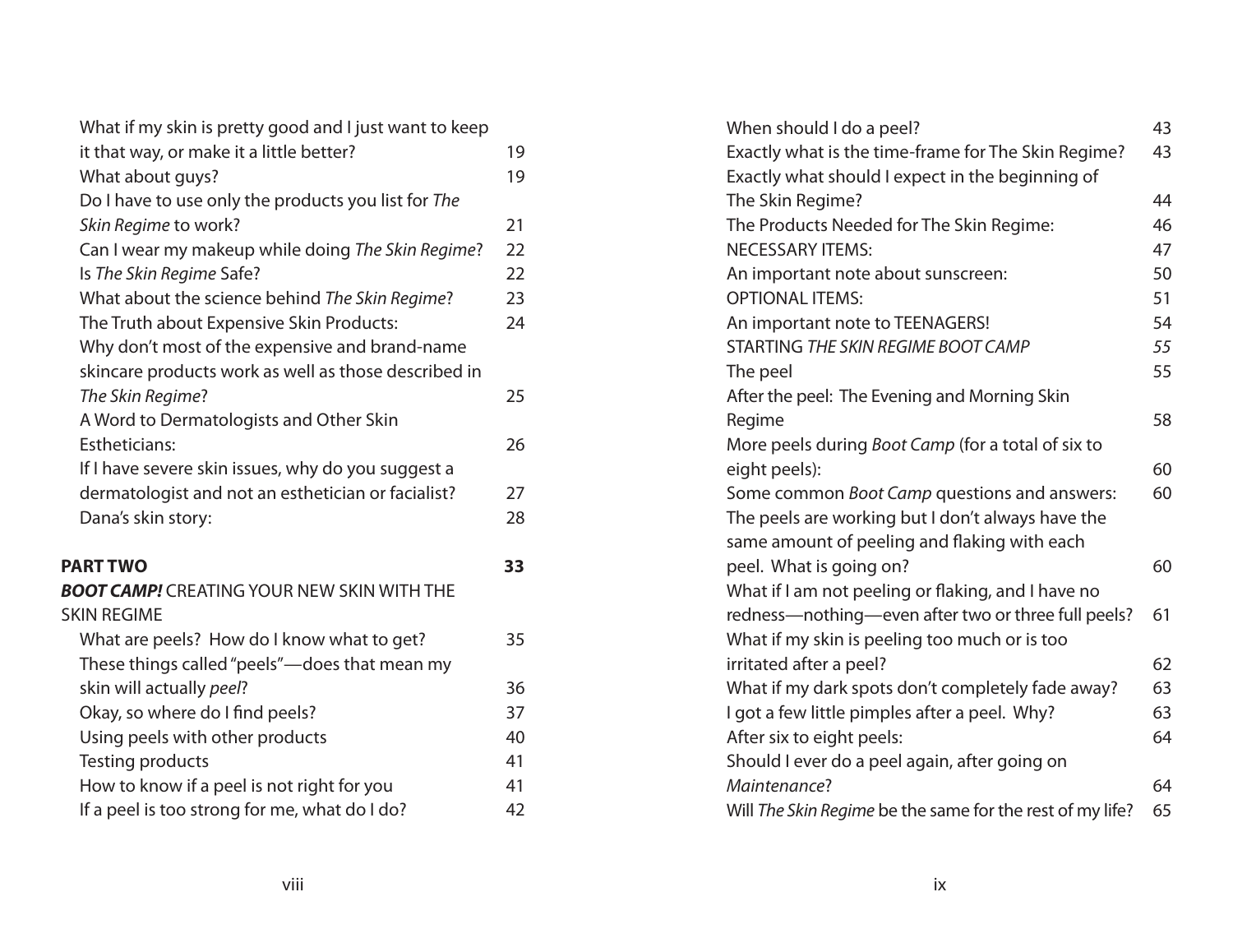| <b>PART THREE</b>                                                                                        | 67 |
|----------------------------------------------------------------------------------------------------------|----|
| <b>MAINTENANCE FOR YOUR NEW SKIN: (Also, how to</b>                                                      |    |
| get great skin without peels, and up-to-date information                                                 |    |
| on acne treatments).                                                                                     |    |
| Beyond the peels                                                                                         | 67 |
| <b>Prescription creams</b>                                                                               | 68 |
| Why are these creams available only by prescription?<br>What about hydroquinone? Isn't there controversy | 69 |
| about the safety of that?                                                                                | 69 |
| <b>Tretinoin Cream .05%</b>                                                                              | 71 |
| A note about retinol                                                                                     | 71 |
| Hydroquinone 4% (or higher percentage) cream                                                             | 72 |
| How do I use tretinoin or hydroquinone creams?                                                           | 72 |
| One or both of the creams are irritating my skin-                                                        |    |
| is this okay?                                                                                            | 73 |
| Here is a really good Maintenance plan:                                                                  | 74 |
| <b>Information About Acne Treatments</b>                                                                 | 76 |
| What do I do for my zits?                                                                                | 76 |
| What about that company started by a doctor that                                                         |    |
| advertises a special acne kit? I see advertisements                                                      |    |
| like that on TV all the time, and in magazines. Do                                                       |    |
| they work?                                                                                               | 77 |
| Oral medications for acne?                                                                               | 78 |
| The bottom line about persistent acne:                                                                   | 79 |
| If you absolutely must pop that pimple, read this first.                                                 | 80 |
| <b>PART FOUR</b>                                                                                         | 83 |
| <b>ENJOYING YOUR NEW SKIN: MAKEUP AND MORE.</b>                                                          |    |
| Test before you buy                                                                                      | 84 |
| Foundation                                                                                               | 85 |

| Blushers, Tints, Cheek Stains and Bronzers             | 86  |
|--------------------------------------------------------|-----|
| Primers, "CC" and "BB" makeup                          | 87  |
| Eyes and Eyebrows and makeup removers                  | 88  |
| What about dark circles under my eyes?                 | 91  |
| What about my red eyeballs?                            | 92  |
| Lips                                                   | 93  |
| Smile!                                                 | 95  |
| <b>Teeth</b>                                           | 95  |
| <b>PART FIVE</b>                                       | 97  |
| <b>BEYOND THE SKIN REGIME: FILLERS, LASERS, LIFTS,</b> |     |
| LIPO AND MEDS, AND OTHER STUFF                         |     |
| Aren't there products that provide a face-lift effect? | 97  |
| Well, there is such a thing as a "Liquid Facelift"     | 99  |
| More about Botox                                       | 101 |
| I've got hair but not where I want it.                 | 102 |
| Bleaching instead of removing hair                     | 103 |
| More about what lasers can do for you                  | 104 |
| What about cellulite?                                  | 107 |
| Not even liposuction?                                  | 107 |
| <b>PART SIX</b>                                        | 109 |
| THE REST OF YOUR BODY: THE SKIN REGIME FOR             |     |
| ELBOWS, HANDS, FEET, KNEES, HAIR AND ALL-OVER          |     |
| <b>GOOD SKINCARE</b>                                   |     |
| Hair                                                   | 110 |
| A great, inexpensive in-home hair treatment            | 113 |
| Arms and Legs, Elbows, Knees                           | 113 |
| More about the bumps on the back of arms and           |     |

thighs, and your rough elbows and knees... 115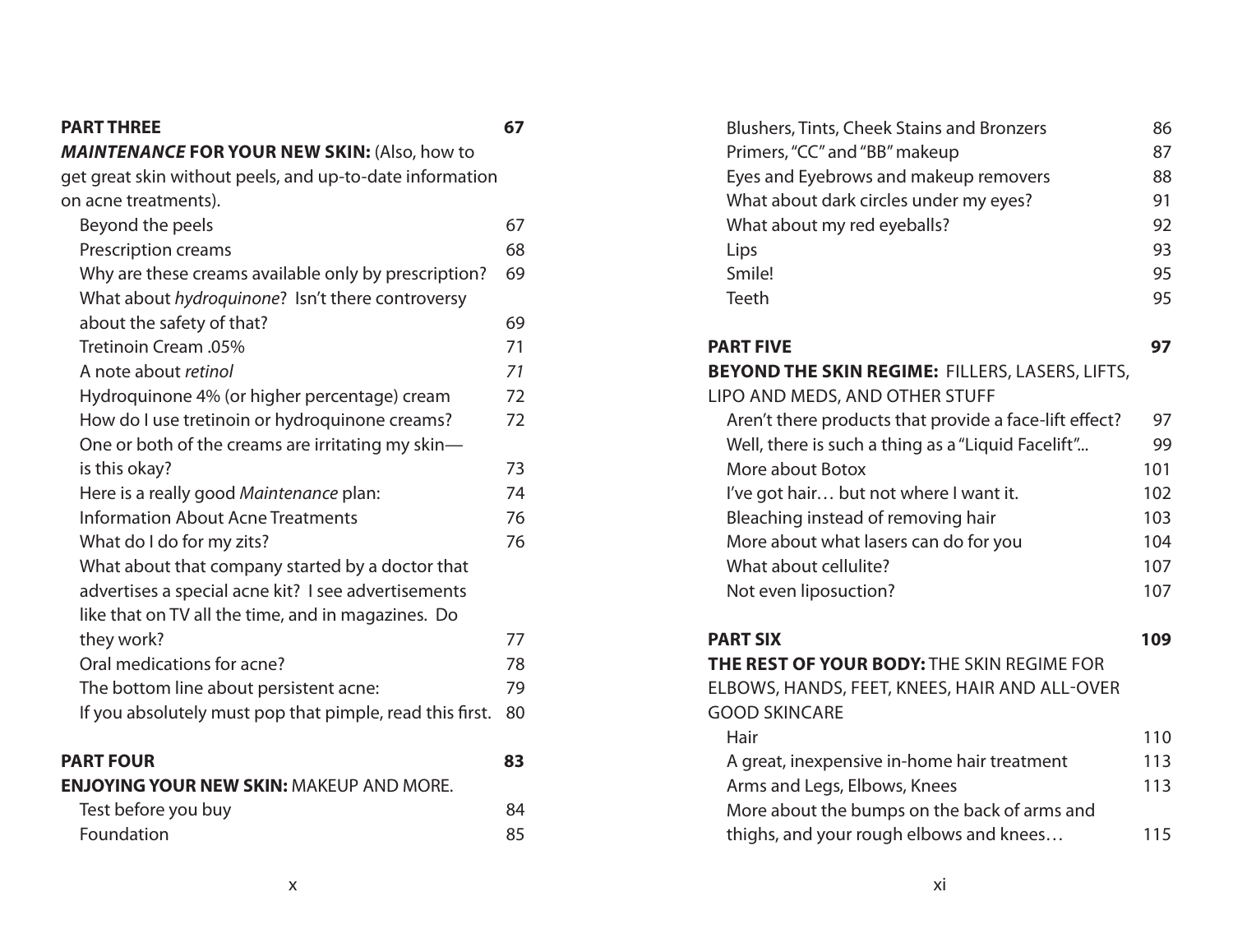| The chest                        | 116 |
|----------------------------------|-----|
| Hands, Feet, and Nails           | 117 |
| The Hand and Foot Skin Regime:   | 119 |
| A Word About Perfume             | 120 |
| A word about the neglected areas | 122 |
| <b>HANDY SHOPPING LIST</b>       | 123 |
| <b>ABOUT THE AUTHOR</b>          | 127 |
|                                  |     |

## A CHALLENGE TO MAJOR COSMETIC COMPANIES

## *("Oh, no you didn't"…)*

We at The Skin Regime have an on-going challenge to any major drugstore or department store cosmetic/skincare line. We are asking them to go up against the products and techniques suggested in *The Skin Regime; Boot Camp for Beautiful Skin.*

We suggest taking a handful of women (and a man or two), have them use the Expensive Skincare company's products on one side of their face, and The Skin Regime Boot Camp suggestions on the other. After a few weeks, let us compare.

If any company's products *even come close* to the great results that can be accomplished with The Skin Regime, we will donate to their charities and promote them in future revisions.

If they fail, we get "bragging rights" and the company will donate to The Skin Cancer Foundation and other wonderful charities of our choice.

So far, no one has taken the challenge. Wanna know why? Read on…)

### *Oh, yes we did! It's ON. Bring it!*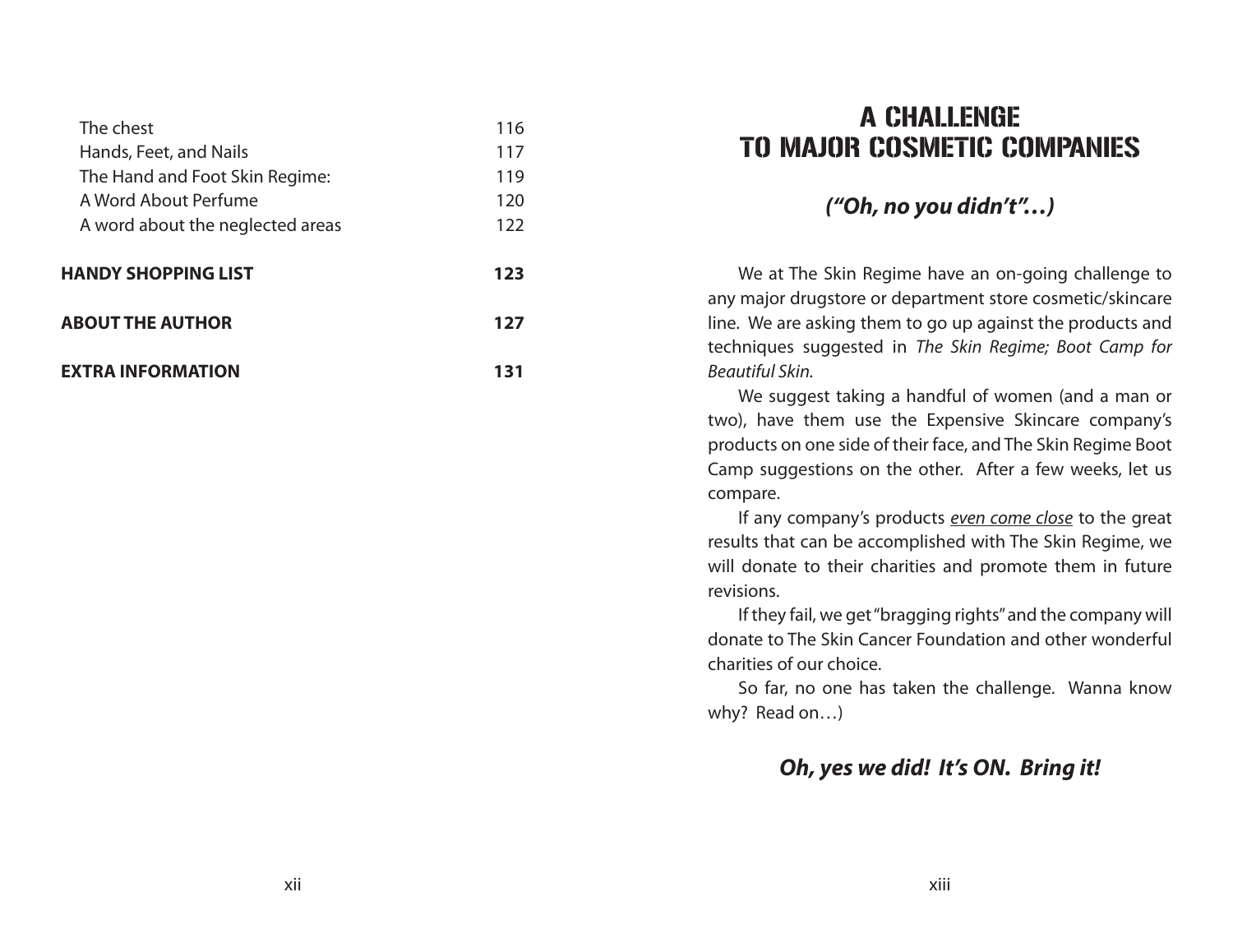#### **Foreword by Dr. David Bank**

I'm very pleased that my friend and patient, Dana Ramos, has written *The Skin Regime: Boot Camp for Beautiful Skin*. As a dermatologist, I am alarmed by the harm I witness in my office, such as people who don't protect their skin from the sun and arrive with severe damage or cancerous conditions, and the newest trend of people buying strong acid products off the internet and burning themselves because they aren't fully educated on how to safely use those products.

And I groan when I see people spend hundreds or thousands of dollars on bogus "miracle" creams that do nothing but waste your money.

I have made it a personal goal to inform people about harmful skincare practices and fraudulent products—and to show them how great skin can absolutely be accomplished using inexpensive products, or medically-accepted and proven methods—methods that are used widely by reputable physicians, and really work.

In this book, Dana Ramos uses humor and in-your-face bluntness to tell the truth about skincare—and sometimes that means telling you what can NOT be attained (at least, not yet) either by products or medical intervention—for instance, *The Skin Regime* reveals the truth about cellulite treatments.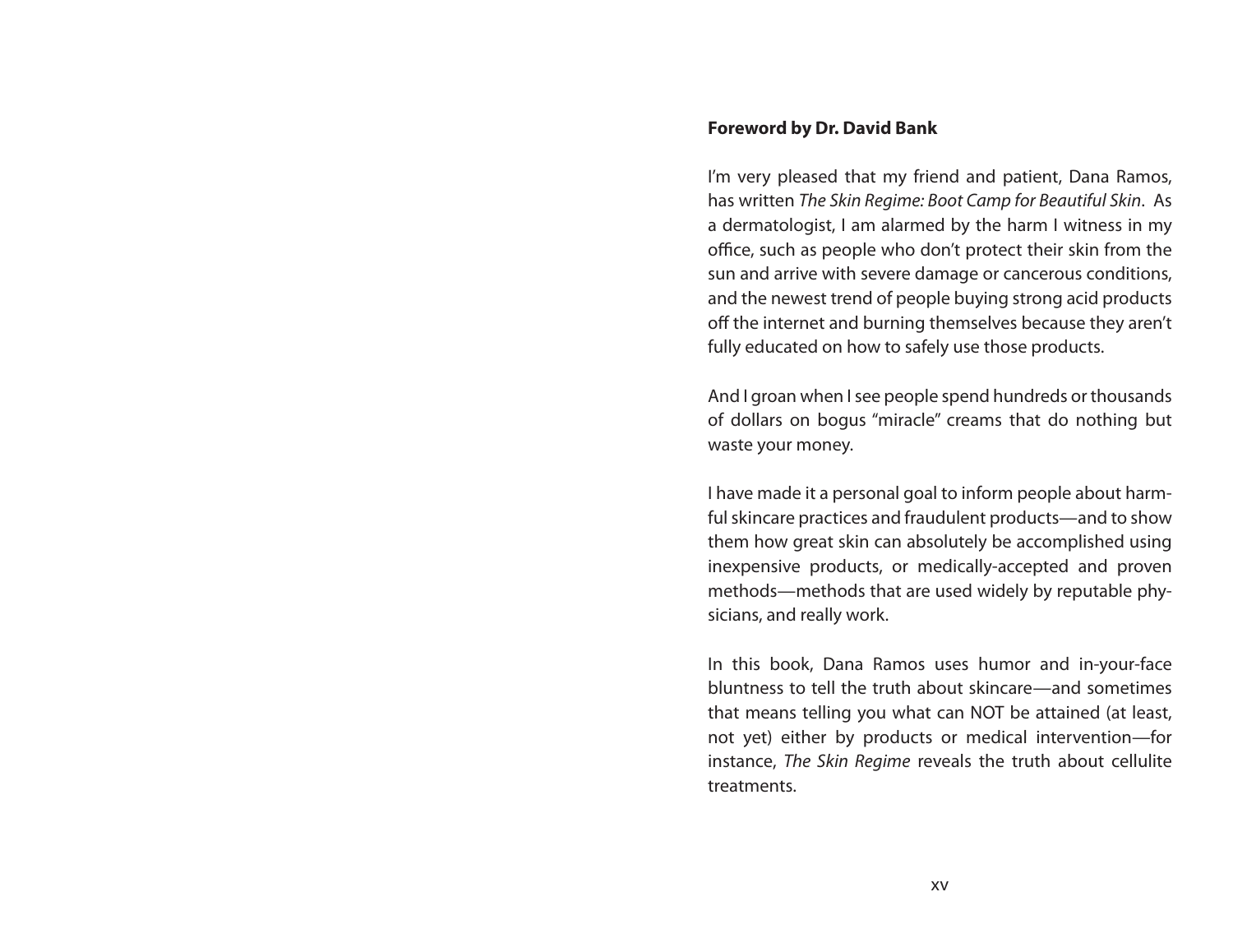More truth—you can get great skin with inexpensive methods, right in your own home.

Another truth—sometimes people have skin issues that cannot be battled at home—like cystic acne or severe rosacea. But thankfully, those disfiguring conditions can also be treated medically, painlessly, and often inexpensively by dermatologists armed with the latest inventions in skincare, like lasers that can remove or improve scars, wrinkles, and more.

*The Skin Regime* is a no-holds-barred guide to truth versus fiction. Stop wasting your money on useless products, and find out what you can really accomplish on your own, or with the help of a physician.

Sincerely,

Dr. David Bank, New York TheCenterForDerm.com June, 2012

## PART ONE

## **Introduction to The Skin Regime**

That is an UNTOUCHED-UP PHOTO of me, Dana, on the back cover of The Skin Regime and on the website: I have on no makeup base or foundation—just sunscreen and moisturizers. Really—that is *my* skin in full bright sunlight wearing only eye makeup and lip color. No blush, no cover-up, no retouching, no airbrushing—nothing. Not even taken by a pro photographer—just a good close-up and decent camera (photo by James Robinson).

#### At age 52.

People come up to me all the time—mostly people I have never met—and comment on my "gorgeous" skin and ask me what products I use. Or they say how lucky I am to have such great *genes* that gave me such great skin.

I'm flattered of course—but *lucky*? No, dear. I WAS NOT BORN WITH GREAT SKIN. Far from it. It took me years to learn how to battle numerous skin problems and discover what worked to cure them. And furthermore, I learned what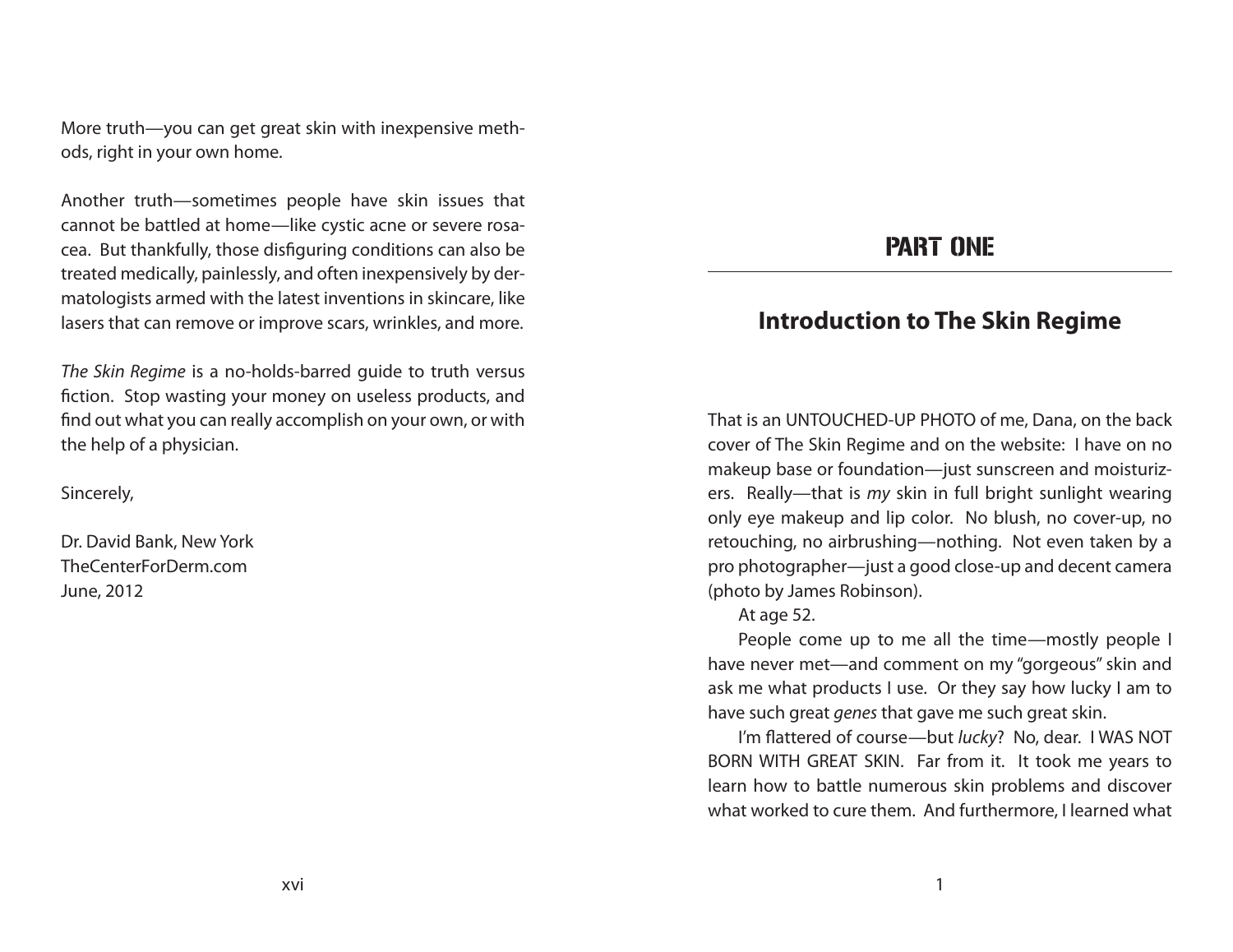would work *beyond* just curing my skin problems; I wanted to know how to attain truly great, dewy, glowing skin.

Those of us involved with *The Skin Regime* are committed to telling you the TRUTH about skincare and skincare products.

Here is the truth: You can have great skin at any age and you don't have to spend a lot of money.

#### **Why did you write this book?**

For you, for myself, and for good causes.

I came up with *The Skin Regime* concept because people were asking me how, at my age, I had such great and youthful-looking skin. I began spending a lot of time chatting to people at the gym or in stores, and writing long, explanatory emails or on phone calls telling friends—and some people I barely knew—about my skin story and how to get great skin. Sometimes I would simply say, "Just go see a good dermatologist." But a lot of people didn't want to spend the time and expense for a doctor if they could do something on their own.

They just wanted to know my personal regime.

Finally, a light bulb went off and I figured I might as well write down everything I learned over the years from my own doctors and let the average person make their own decisions on what they want to try, or not try.

After you read the truth, you'll be armed and ready to decide whether you want to do it yourself to get great skin at home, or you'd prefer to attain great skin under the care of a good cosmetic dermatologist.

Kind of like deciding if you want to take up jogging to get in physical shape, or work out with a trainer.

I also decided to write *The Skin Regime* for myself. I figured I might as well make a few dollars for the time and effort spent telling people about my skincare regime. Now, when someone asks, "Tell me all about how you got such great skin," I can point them to the book or tell them to go to the website.

It bothers me to see people getting ripped off with phony creams and promises made by some companies. I want to get the truth out there.

I am also committed to help make the world a better place by reaching out to good causes and worthwhile non-profits and donating some of my book proceeds toward them.

First, let's look at some of the biggest skin myths:

#### **SKIN MYTHS BUSTED**

**1. The Best stuff for your skin costs more**. This is the biggest lie. The Cosmetic Industry wants you to believe that, as well as the lie that their products work better than what dermatologists recommend. Truth: The salon and doctor facials/peels that cost over \$100 a pop—you can do them safely and effectively at home for a cost of about \$6 (six) dollars per treatment. And for daily care? Dove soap and Lubriderm or Cetaphil moisturizers (or other mild drugstore brands) are pretty much all you need.

2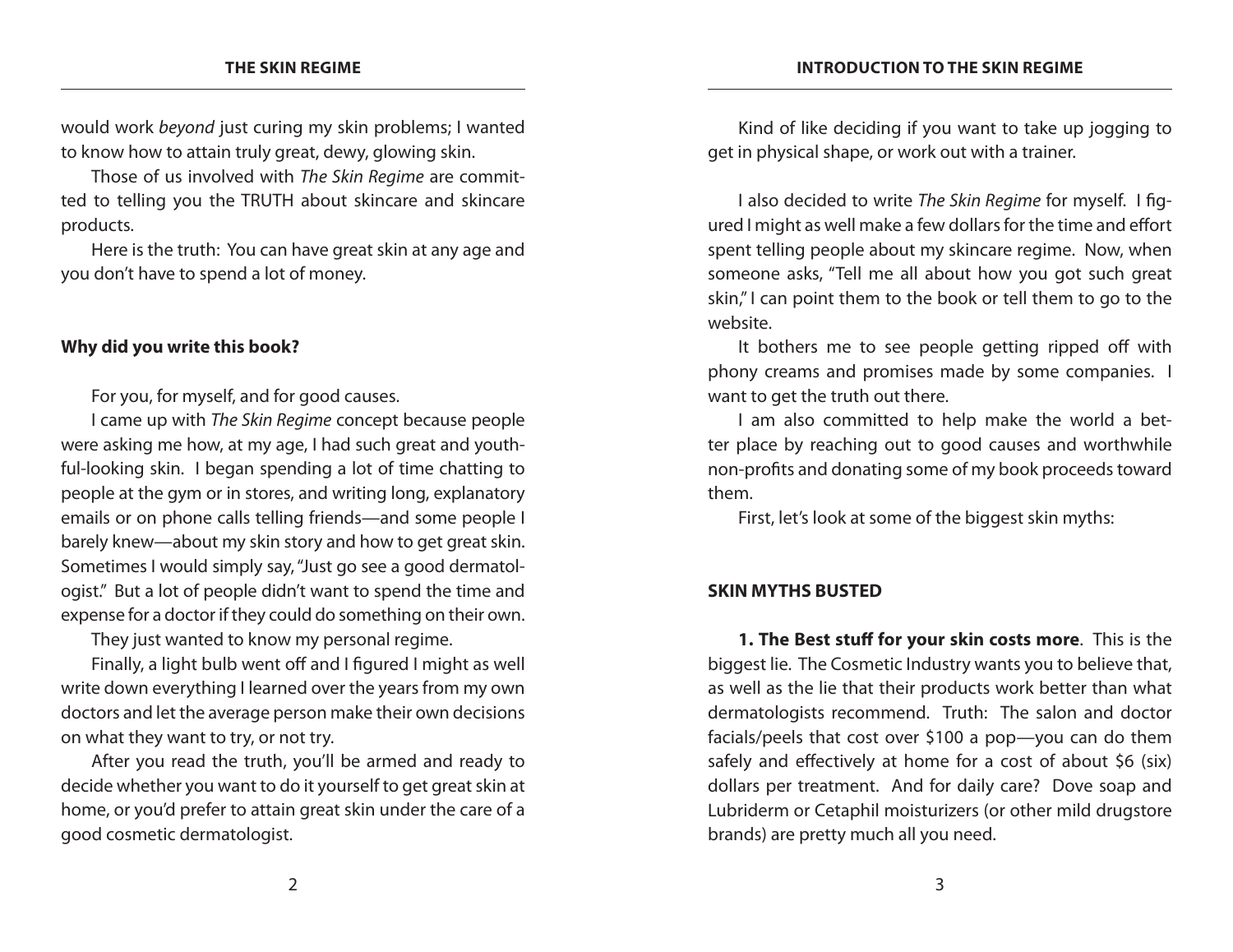**2. It is too risky to give yourself a "peel" at home.** Wrong. If you start with the lower strength peels like the salons use—you will find it surprisingly mild, yet amazingly effective. The trick is to know what to use and how to do it. And you might not "peel," but only get a little flaking—maybe. This is what *The Skin Regime* teaches you, and it is backed by one of the most reputable dermatologists in the country.

**3. Good skincare is a huge time commitment with**  lots of products. So wrong. Of course, the big department store brands want to sell you pricey toners and lotions and serums and eye creams and masks and on and on. You only need three basic things: A mild soap, a mild moisturizer, and sunscreen to protect your skin. This is proven, and all good dermatologists will tell you the same thing.

**4. The best new stuff comes from beauty company**  laboratories. No, the latest fad stuff usually comes from them. They love to throw out words like *peptides* and *hydro* this-or-that, and *radical, revolutionary* and so on. Would you trust a gal at the beauty counter to treat your flu? Then why do you trust them to treat your skin? The established medical community has the stuff that is universally recognized as safe and effective for the skin—such as tretinoin and retinol creams, hydroquinone, glycolic preparations (in the right strengths, not what is usually put in beauty company creams).

**5. All-natural products are the best for your skin**. Not necessarily. Sure, coconut oil is a great moisturizer, but for the most part, all-natural products are loaded with chemicals and they are no more effective than reasonably-priced products that have proven ingredients.

#### **What is** *The Skin Regime***?**

*THE SKIN REGIME: Boot Camp for Beautiful Skin* reveals simple truths and formulas that will get your skin into shape in just weeks—the way a fitness regime would get your body in shape if you worked out for several weeks.

Think of it as "boot camp for the skin."

After you get your great skin, we explain how you can easily maintain it.

Do you have "bad," "not so great," or "blah" skin? Maybe some breakouts, or discoloration due to age or sun-damage or hormone changes? Fine lines, old acne scars, spots, uneven tone, large pores? Dull or dry skin?

Did you ever wish you could simply scrape away the top layers and get glowing, natural, healthy skin?

So did I.

You've tried so many creams and preparations and promises. You're embarrassed that you fell for the charming and enthusiastic sales pitch in the department store and bought the Expensive Skincare Line that ultimately disappointed you.

And you have done that more than once, right? You have wished you could get back the money on all the preparations you have tried over the years. I bet you'd have enough to buy a new car with all that wasted money.

You *wanted* to believe in the medical-sounding products you saw heavily advertised in magazines or on TV. The "Doctor-this" or "Doctor-that" Skincare Line, The "New" or "Revolutionary," or "Secret" formulas showing fake or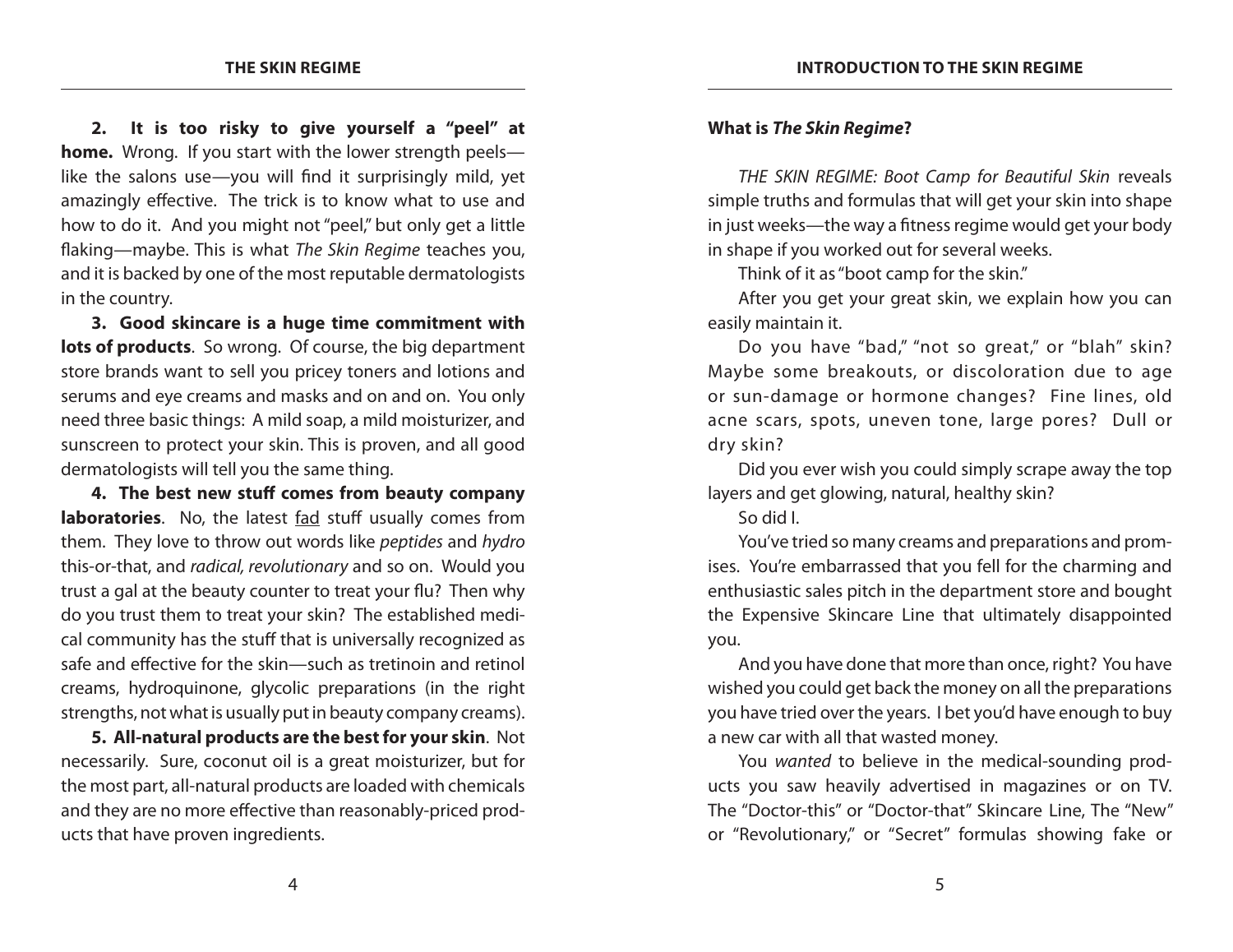touched-up photos with heavily-made-up actresses swearing this was the "greatest," the "best."

You wanted your latest purchases to really work, for once. You were seduced, you fell for it. You thought if it said "doctor recommended" or "clinically proven" or "all-natural," it would work—it would really *really* work. This one would be the *one*.

But you ended up frustrated and disappointed—again. Yeah, so did I.

There are hundreds of competing products and skincare lines out there. And most of them are so *expensive,* or ridiculously over-priced! There is a vast array of dermatology and skincare websites and books and articles in magazines—and they all have different products they are pushing.

You wish you knew what really works, and wish it didn't cost so much. But you've given up on all the promises. You don't even want to put out the effort anymore.

Yeah, that's how I felt, too.

Well, here's the thing. For the most part, those good-looking, seductive lounge-lizard products simply entice you and betray you—but there *really are* products that work. And they are reasonably priced if you know which ones you are looking for and where to get them.

And this is the bottom-line truth: *It is all about the key ingredients in the products, not the name on the product.* Even though the Expensive Skincare Lines *sometimes* contain those key ingredients, they are most likely low-strength preparations dropped in luscious-looking glass jars. You end up paying for a watered-down impotent product—and very little of it—in pretty packaging that costs more than the key ingredients.

The reason these companies don't make their products with *effective* strength is because they are going after as many consumers as possible and they don't want to deal with complaints and product returns from mild side-effects that are NORMAL when you begin using the products (such as some irritation, or a possible temporary increase in breakouts). The companies just want the largest bottom-line consumer base to make the most money possible.

Those products with low-strength ingredients will not do the job, and many other "special ingredients" are bogus or unproven substances that do virtually nothing for your skin. Usually, it is all about some passing fad, like some fruit or berry or other food-item allegedly "discovered" for skin benefits.

And collagen—supposedly used in all those anti-aging preparations? Ask any honest doctor: You can't implant collagen in skin with a cream any more than you can remove cellulite in a cream (more on that in Part Five of this book).

There are even some absurd products that use crushed or liquefied gold or pearls in skin preparations. And what exactly does anyone expect from wasting money like that? According to most dermatologists, you are more likely to end up with irritated skin at worst, and nothing at best.

The list of lies, fakes, phonies and frauds is so long, it would take another book just to write about them.

But this is not a book about all the baloney and bogus stuff out there, this is a book about THE TRUTH and WHAT NEARLY EVERY DERMATOLOGIST AGREES are the ingredients and methods that absolutely ARE effective, that can help you get great skin, healthy skin, glowing skin.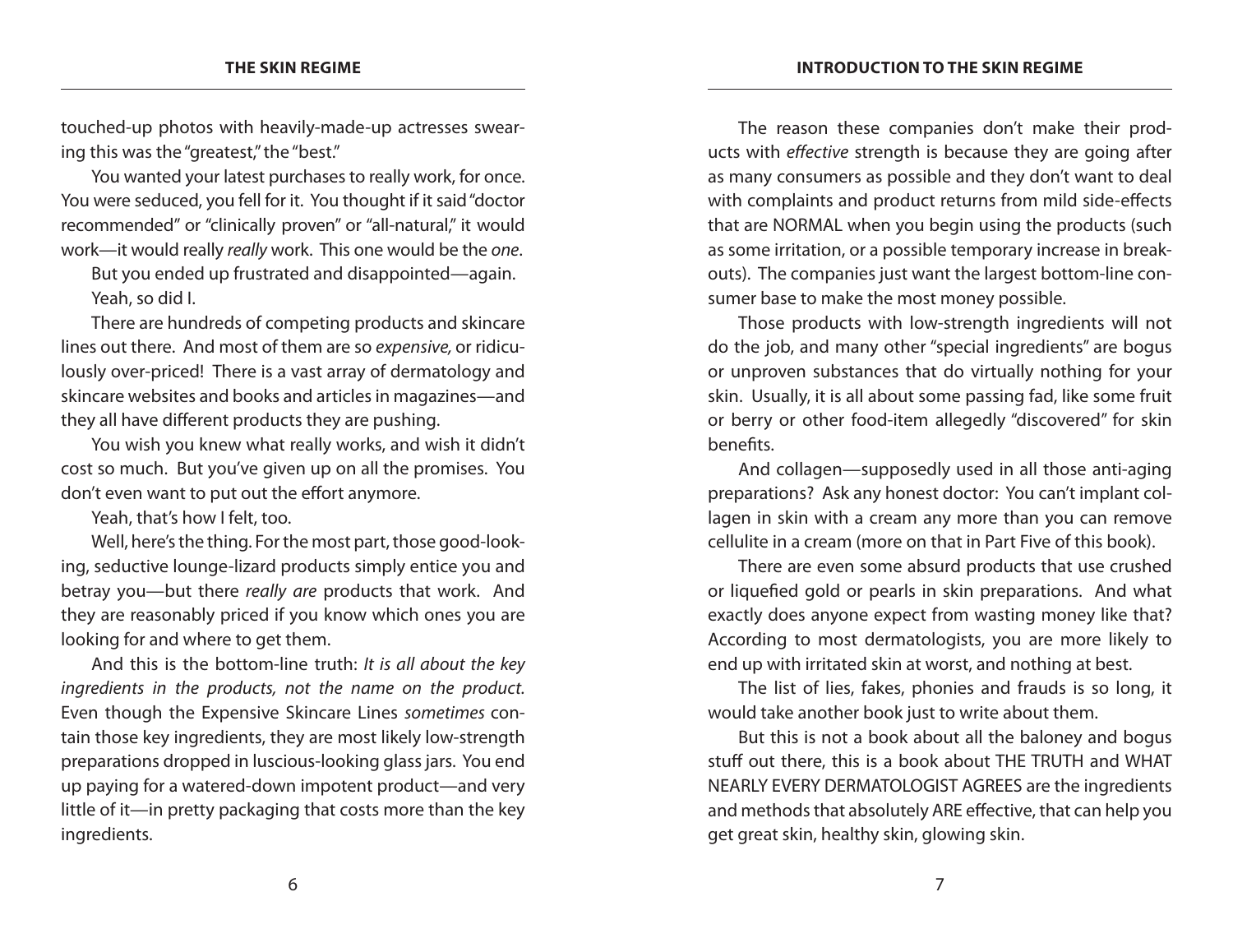Getting great skin is about knowing how to use the right ingredients in the proper combination for results. You need a regime (some people call it a *regimen*)— like you would need a diet or exercise regime to shape up your body.

*The Skin Regime: Boot Camp for Beautiful Skin*, takes only a few minutes a week to develop an entire new look and feel for your skin.

*The Skin Regime* uses guerrilla tactics, too: Attacking your skin problems quickly and effectively with a few critical products that really get in and get the job done. It reveals the important working active ingredients—they are generic ingredients—and how to use them. This way, you can find your own favorites in preparations with the proper strength, or use ours.

We have also created a website where you can find information and resources on these inexpensive products: TheSkinRegime.com. Feel free to explore product brands that best suit you, or use ours. For the peels, we encourage you to call respectable companies and ask for sample sizes and information on how to use their particular products (The Skin Regime 1-4-All Peel is currently available in sample sizes). Tell them you heard about them from The Skin Regime and that you hope to report favorably about them to us. Hey, in this day and age, you deserve to have the best customer-service experience and we want to know if there is a company out there who should—or should not—be on our list of "recommendations."

Once you learn about the essential ingredients and products that really work and start acquiring your favorites, just be sure you deal with trusted companies who have been selling their products at least for a few years. And we know you've been burned so many times—so we encourage you to get on the web and compare other reputable companies and prices to assure yourself.

Remember: There are no "secret" ingredients that really work. The effective products are no secret at all.

Remember, too, that all skin is individual. You must find products with the right strength for *your* skin-type, and do patch-tests of all preparations and products before you put them on your face.

I'll explain it all in this simple, direct, honest book.

I didn't invent anything in this book, and nothing is "secret" information. I researched and worked closely with medical professionals like Dr. David Bank, and made sure all the information is accurate and up-to-date as of this writing. Using all this information, "we" are going to sweep away all the clutter and expense and tell you the *truth* about the products and the *truth* about what works and what to do to get amazing, glowing, smooth skin—for far less money than you would have to spend with cosmetic treatments and facials at skincare centers.

#### **Wait a minute. Are you saying all facial treatments at doctor's offices or salons are bogus?**

No. They are not all bogus, though *some* are. You'll understand the difference after reading *The Skin Regime*. If you use a trusted cosmetic dermatologist, you can be pretty sure he or she is using great products.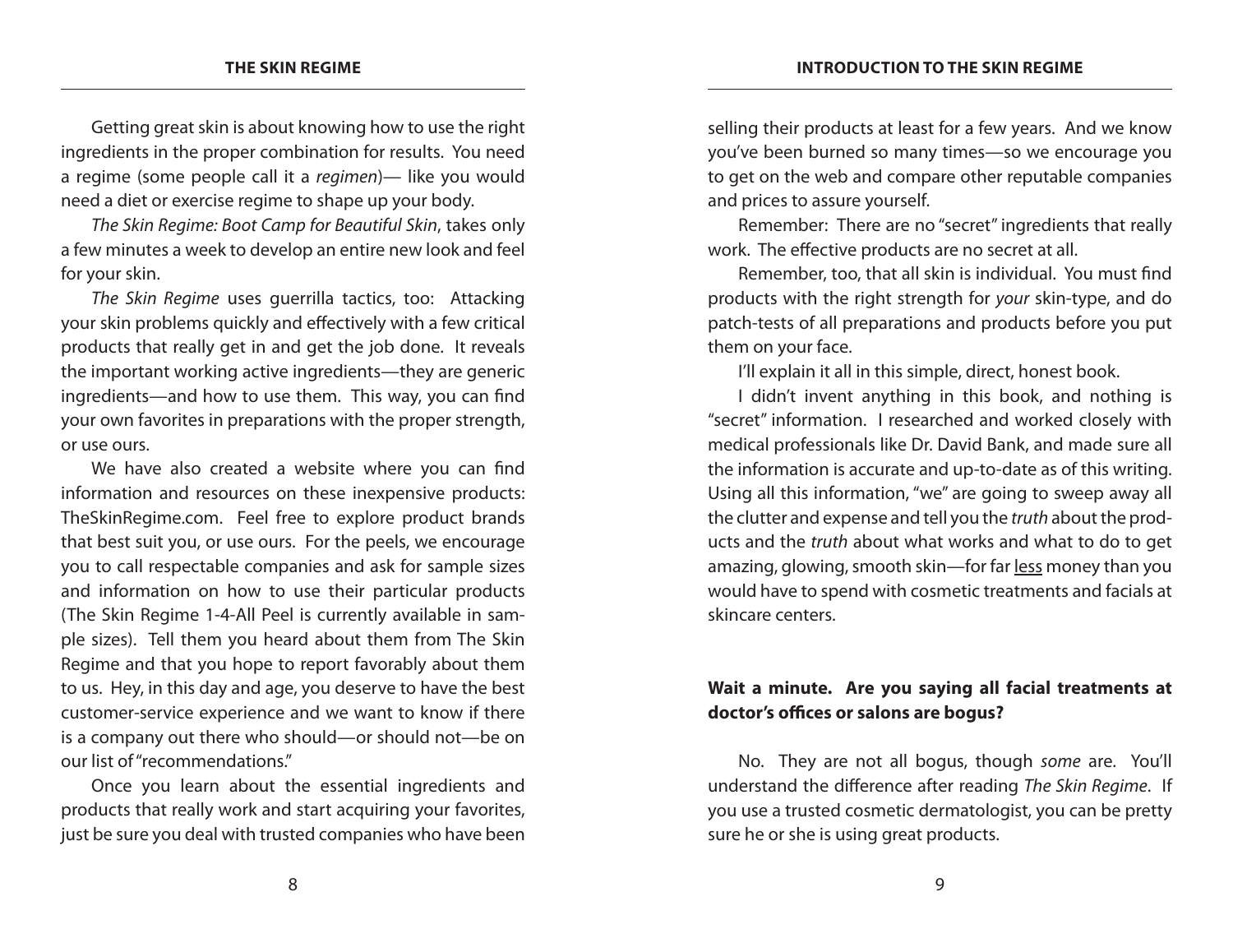There will always be people who need or want to go to dermatologists, or those who simply prefer having a professional give them facials and peels. Just like some people prefer to have manicures at a salon, whereas some do their nails themselves (and more on that in Part Six of this book!)

Some people need much stronger treatments for more unusual skin issues that simply must be handled by a physician—and you may be one of them. After reading *The Skin Regime*, you'll be able to make that decision.

But many people simply don't have the kind of time and money to go to fancy doctors and salons. And worse—a lot of people are burning their skin by buying stuff on the internet and trying to do things themselves without knowing what they are really buying or how to do things properly. Then, they end up HAVING to go to a dermatologist to fix the damage!

We're committed to telling the truth about skincare, and that includes letting you know what you can do yourself, safely. You can then use the money you save on exploring other treatments you may want—such as for Botox or injectable fillers (more on that coming up, too!) Or new clothes!

**If all the stuff out there is fake or useless, how can these companies make the claims and advertise like they do? Won't the government crack down on them?**

Our government agencies can barely keep track of much more important issues in our country. Do you think they have the resources to go after companies that make you believe you are going to get a facelift from a jar, or lose weight by taking a bogus capsule, or achieve "male enhancement" from a cream or pill? Sure, if some product starts killing people the regulators will get on the job, but they can't go after every fraudulent claim out there. Regulatory agencies like the Food and Drug Administration and the Federal Trade Commission simply can't keep up with the outrageous claims and false advertising that skincare products make any more than they can stop other outrageous and hyper-promised products. And by the time they get around to slapping the wrist of a deceitful company, the hoaxer wriggles out with a slight change of name or advertising, or they modify their claims a little.

For instance, a hoax ad might claim, "According to medical experts, this cream will lift and rejuvenate your skin." Which it won't, but if they even get caught, maybe they get a slap on the wrist. So they promise not to advertise that again. A new slogan will then say, "According to medical experts, this cream may lift and rejuvenate your skin."

Did you catch the difference? One little word-switch of "will" to "may."

There are numerous examples of that sort of hoaxing word-play in skincare, diet products, hair restoration products, male enhancement ads, etc. And even in politics!

Too many businesses thrive on this sort of nonsense, but if you believe that a cream will give you results like a surgical face-lift, or remove cellulite, then it is time for a reality check.

We understand the desire to believe—we all want to believe in miracles, or that a product will do what it promises to do. But stop wasting money on delusions and fantasies.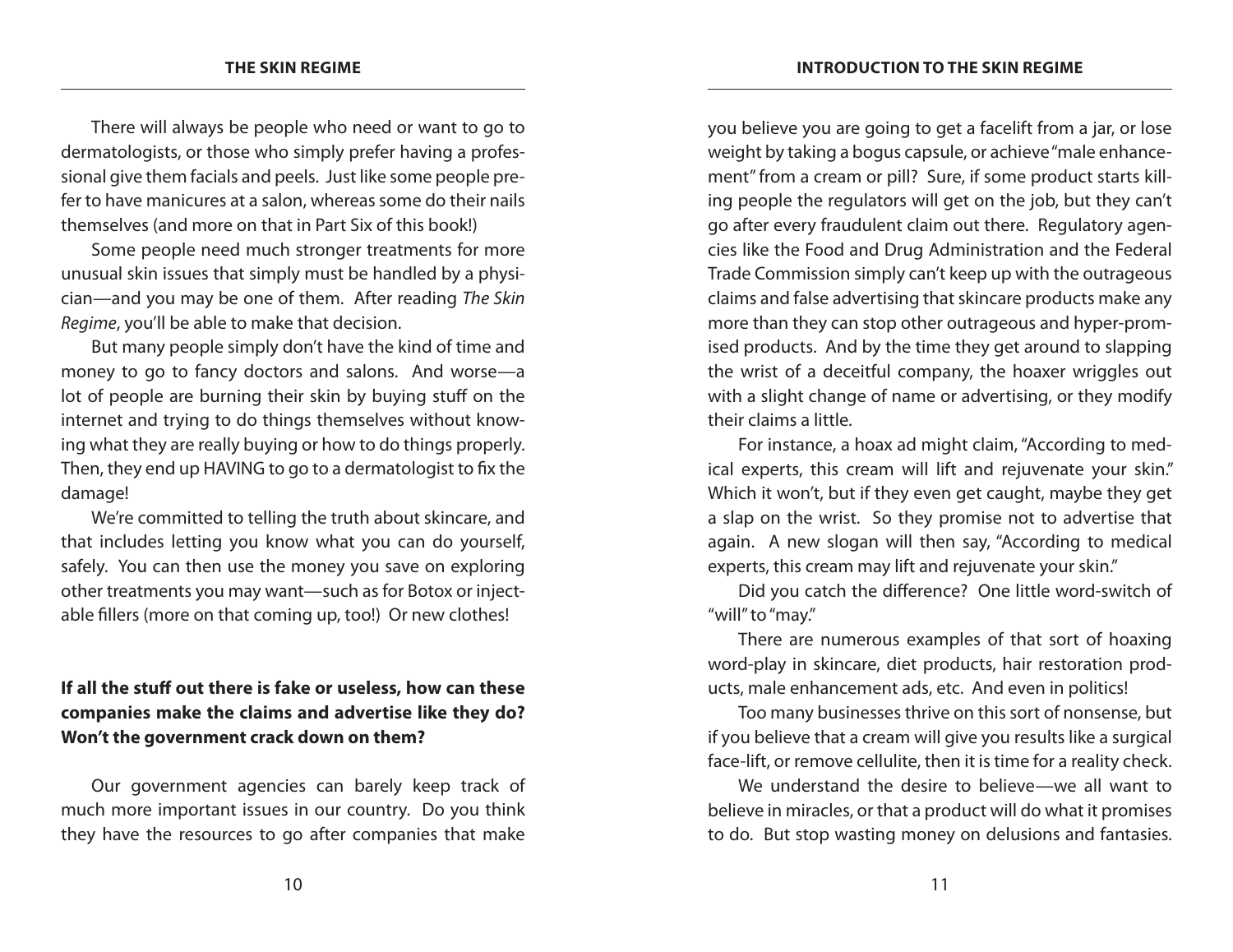You'll feel better when you get results from the products that indisputably do work and live up to their manufacturers' claims.

You don't have to believe us—get on the web, or visit a trusted and certified dermatologist and ask about various ingredients and products. In the appendix of this book, we list some resources if you want to get the really techno-medical sources and geek info on this stuff. There is simply no denying the evidence and truth.

And you probably don't want to hear this either, but you know those "all natural," "preservative-free," "holistic," and other whatever-is-the-latest-buzz-word products that come out with claims and so-called "clinical trials?" Most of it is bull. Bull, bull and more bull. First of all, many *chemicals* can be called "all natural," because they are essentially derived from nature. And many self-proclaimed all-natural products are actually harmful! You also need to consider that some common herbal products and vitamins can have far more harmful effects than the chemicals used for skincare. When used properly, chemical preparations can be safer than what you find in a health-food store.

And lest we forget—plenty of people have allergies to all-natural products (peanuts, pollen, etc.), and nobody likes the all-natural plant called Poison Ivy. If you think "all natural" or "holistic" automatically translates to meaning "better," you are gravely mistaken.

Get honest with yourself: You use hair products, deodorants, nail polish, tons of body lotions. You drink wine, breathe modern-day air, eat processed foods and vegetables grown with chemical intervention—no matter how much you try, you can't get away from all this. You drink sodas and caffeinated beverages, eat candy and brush your teeth with a toothpaste filled with ingredients that sound like they should be used in nuclear reactors instead of something you put in your mouth. But you want to worry about a little bit of a product containing a little bit of a chemical that you put on your *face*? You probably poison yourself a hundred times worse by eating a bag of Cheezy Chips than you would with months worth of the facial products listed in this book.

#### **Have you taken an honest look at** *your* **face?**

Have you really looked at your face the way other people see you during the day? In other words—not only in front of a bathroom mirror? Grab a mirror and walk over to a bright window. Better yet, step outdoors.

Take a good look.

Yes, that is what your skin really looks like. The makeup really shows *that* much, the skin really is *that* uneven.

Now take a look at a part of your skin that has never seen the sun—like your breasts or your butt. Surely there has to be *someplace* on your body that has never seen the light of day? (Maybe you better go back inside before you do this check).

You see how smooth and nice the un-sun-touched skin is? Do you realize that *all the skin on your body* would look like those hidden places if your skin had been cared for properly and protected your entire life?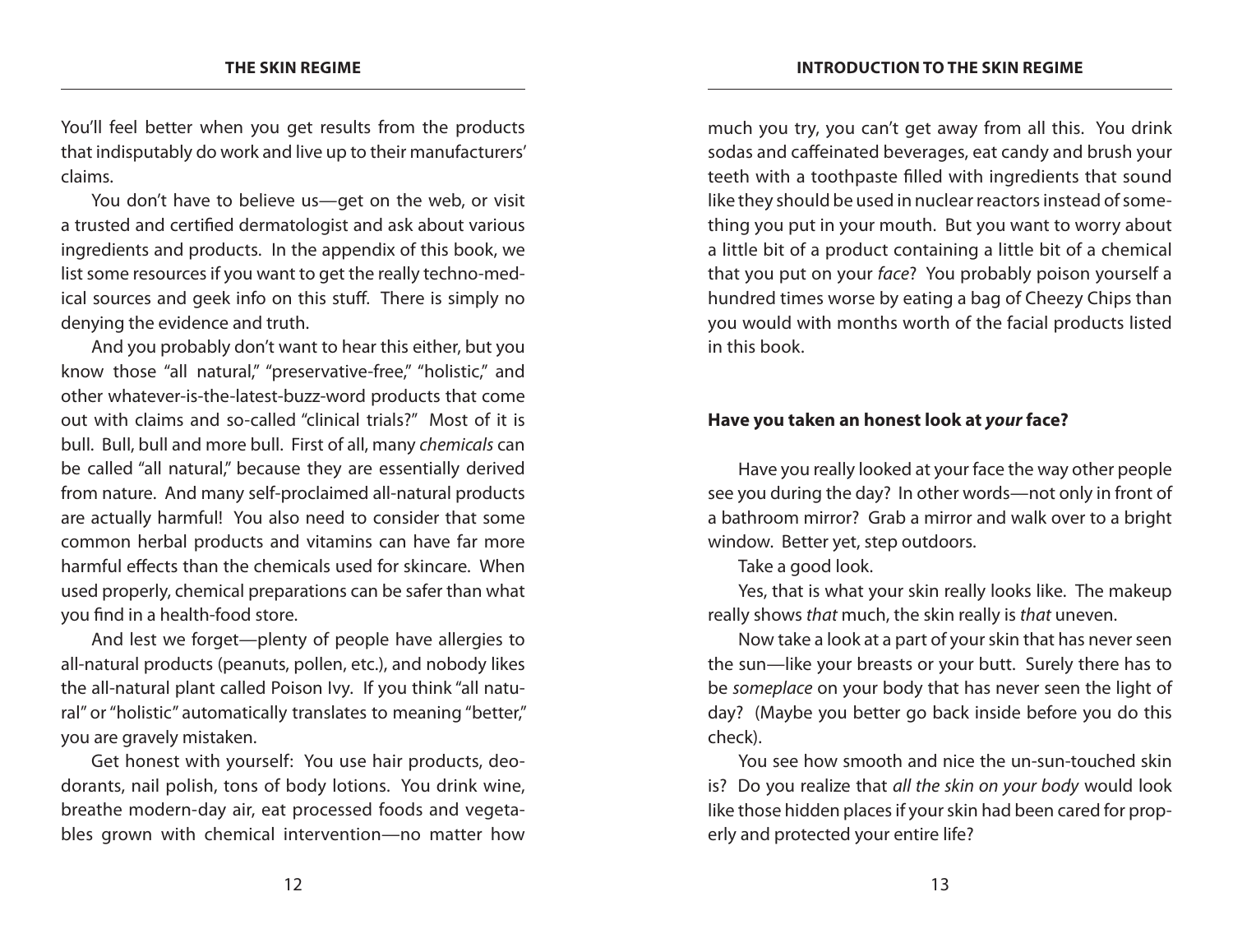Don't cry over the past: Following *The Skin Regime* can repair a lot of the damage you have done to your face, and get back much more gorgeous skin. But you will have to follow the plan, which means no more sitting out baking yourself in the sun.

More on that in a bit.

#### **How long does** *The Skin Regime* **take?**

With a time investment of only a few minutes or seconds each day, you will notice a positive difference in the first two weeks of Boot Camp, and a *major* difference in six to twelve weeks. When you have attained the great skin you want, you will go on *Maintenance* and your skin will continue to improve with proper care. *Maintenance* will take only seconds a day.

#### **What about the food I eat? Do I have to give up chocolate and fried foods or go on a special diet?**

No. This is not a diet book. Furthermore, the "some foods cause acne" myth has been largely debunked, as medical geek sites and any modern dermatologist will confirm. Chocolate and fried foods really don't make acne worse for most people. We encourage a healthy diet of good foods and vitamins for overall health and beauty, but you do NOT have to do any special diet for *The Skin Regime* to gain remarkable benefits for your skin.

However, if you notice a reaction to a particular food you eat, you could have an allergy or sensitivity. Avoid that food. Common sense!

But do try to drink a good amount of water each day for proper hydration and many other health benefits.

#### **Is it all about the face?**

No, we don't stop at the face! The skin organ covers your entire body, and there are trouble spots everywhere, so we address the entire body. We focus on the face first and foremost because that is what 99 percent of people see first.

Your face is your calling-card, the first thing people see and evaluate about you, and most important for first impressions. And your face is the reason you picked up this book—having dewy elbows is not the most important thing to you.

But be assured, *The Skin Regime* will also reveal how to get great smooth lips, elbows, hands, and feet. We'll tell you how to get rid of those pimply bumps on the back of your arms and butt and thighs and how to get an all-over smooth, glowing body that feels better, looks better, and feels nice to touch.

And there will be some facts and tips about getting smooth shine to your hair.

All with products that cost a fraction of what it costs with those Expensive Skincare products.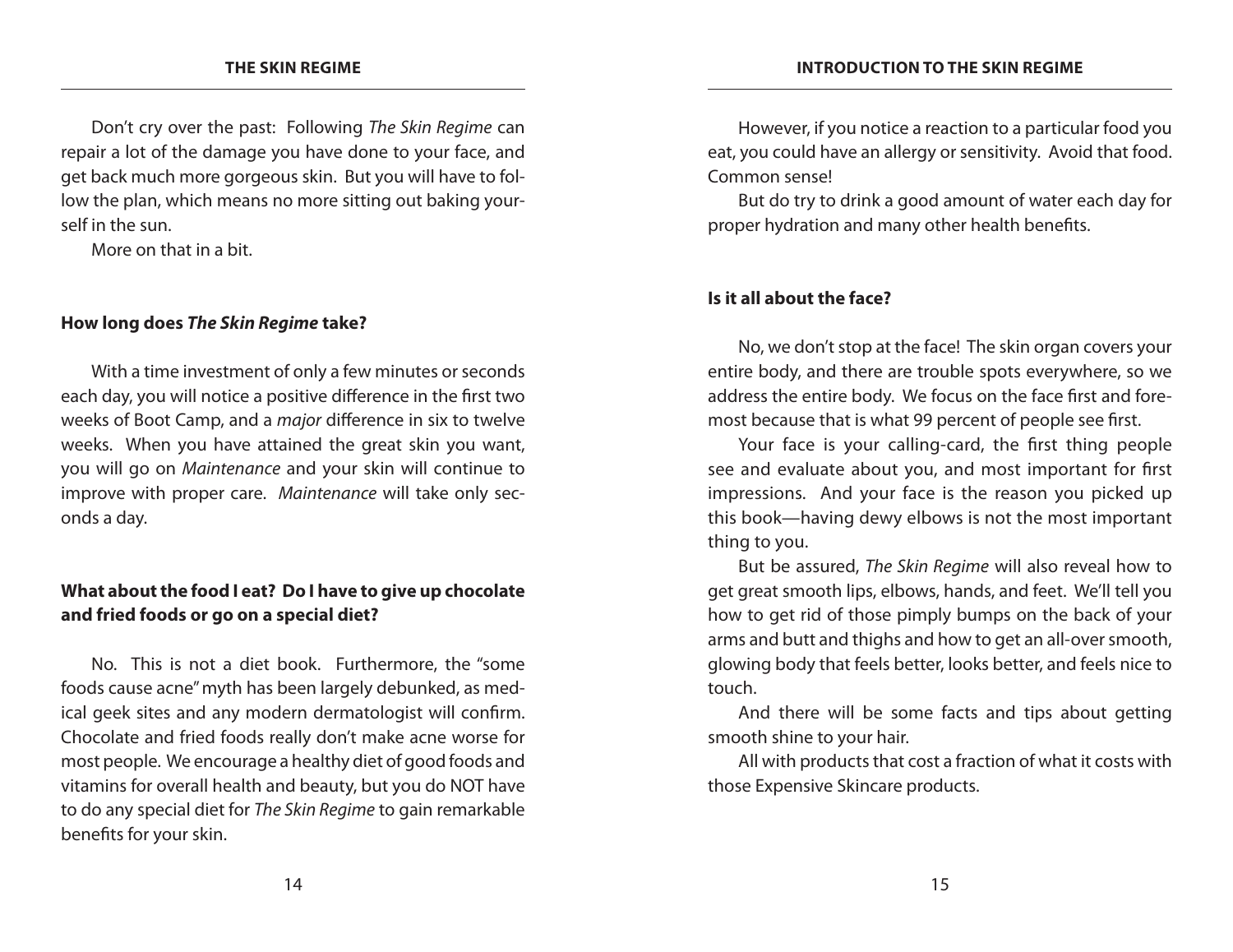#### **Who Can Use** *The Skin Regime***?**

Anyone at any age—who is NOT PREGNANT. Most people can use most of the products in this book (cleansers, moisturizers, sunscreens, etc.), even if pregnant; but for any of the medical or peel products, please first consult with your doctor first.

If you have moderately troubled skin without severe skin problems such as cystic acne or lesions or hypersenWith many at-home peels, you may not actually "peel." Instead, you might only get mild flaking or slight peeling, or no peeling at all. It doesn't matter if you don't actually get peeling skin—the benefits of the ingredients go deep and do great things for the skin.

sitivity—*The Skin Regime* will most likely improve your skin dramatically.

#### **Is it hard to do** *The Skin Regime***?**

Look, we are not rocket scientists and we can do it ourselves, and have been for years.

If you can read and follow simple instructions then *you* can do it, too. The peels described in *The Skin Regime* are mild and designed to work over several weeks, they are NOT heavy-duty chemical peels that should only be administered by a doctor. But with this gentle peel regime spread over several weeks, you'll get similar or possibly better effects than those harsher one-time only treatments.

There is nothing brand-new in this book; *The Skin Regime* is based on many dermatological and medical/esthetic skin facials that use the same ingredients and often the exact same products. Having facial peels through a dermatologist or "medical" skin store or spa costs thousands of dollars because you need to do several facials over the course of several weeks. One is not enough. *And at \$150-200 for each facial, plus home-care products?* That adds up to quite a bit of time and money!

With *The Skin Regime,* you can get great results with much of the same common ingredients and the same science behind the methods.

Don't forget—we are talking about the popular mild facials and peels that dermatologists, estheticians and salons do—not the heavy-duty one-time peels that use caustic levels of chemicals and are designed to create a drastic peel that takes days or weeks to heal. Those types are often done by specially-trained physicians to treat severe issues and scar removal.

Even though there are companies that sell strong acids that can burn your skin like that—you must never attempt such drastic measures at home. If you have severely scarred skin that needs a strong fix, you must seek improvement through licensed physicians trained in these procedures.

Bottom Line: *The Skin Regime* will improve your skin tremendously, but is too mild to remove severe scars or wrinkles.

*The Skin Regime* is not a facelift (duh), and won't lift sagging skin (no cream on earth can do that, only surgery). *The Skin Regime* cannot fill out deep lines like injectable fillers can.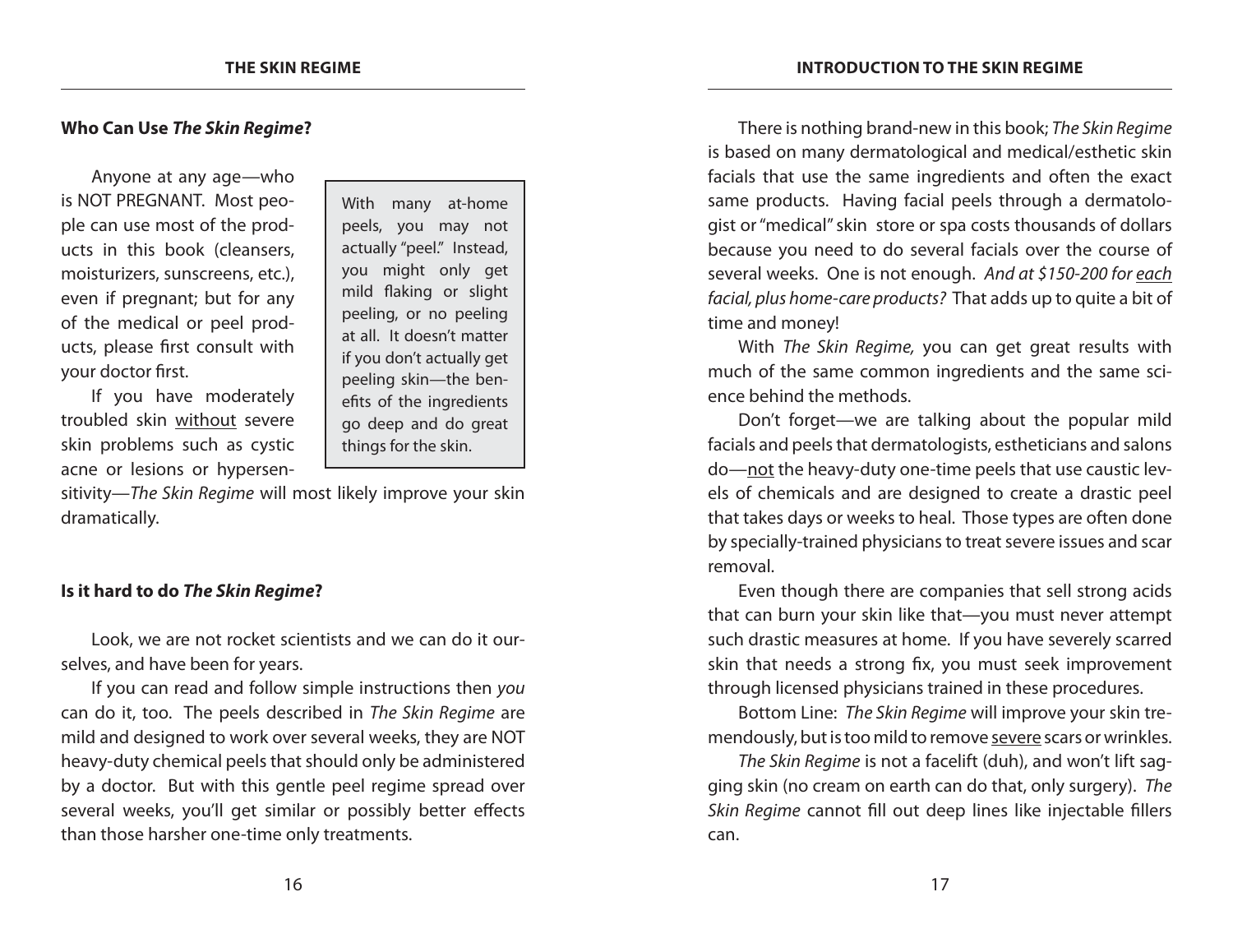But products noted in *The Skin Regime* can improve the tone and look of your skin significantly, and many fine lines

Research shows that no two dermatology experts agree on *every*  single aspect about skincare, but virtually *all agree* that the main products listed in this book REALLY DO what they say they will and that these products have revolutionized skincare. They *all agree* about the severe damaging effects of the sun on skin. Disagreement is usually about the newer and less-tested products that show promise but have not been overwhelmingly proven to work. *The Skin Regime* does not include "promising" products, only the absolutely-proven ones. But, like following a diet, you do so at your own risk, reward and liability.

should disappear. The typical follower of *The Skin Regime* will diminish discoloration, dullness, large pores, age spots and sun spots. Noticeably. Very noticeably, not the *"honey, I'm not sure… do* you *see a difference?*" kind of improvement. Check out some of the un-retouched photos on the TheSkinRegime.com for examples.

If you are already going to salons or skin spas and it *isn't* working for you, then

try *The Skin Regime*—the products your facialist is using may *not* be the ones that really work. Read this book, then ask them what they are using so you can compare and make decisions going forward.

#### **What if my skin is pretty good and I just want to keep it that way, or make it a little better?**

We have plenty of suggestions that don't involve doing peels—or maybe doing a mild peel once in a while. If you read *The Skin Regime*, at least you'll know if you are wasting money on products you don't need or on expensive products that can be replaced with better, less-expensive ones. And—you'll learn what you might be doing that is really bad for your skin, and how to prevent problems in the future.

#### **What about guys?**

Guys are really getting into looking better these days, aren't they? In 18<sup>th</sup> century Europe and America, they used lots of makeup and wore powdered wigs and frilly clothing that were incredibly fussy and silly, and then they seemed to go back to cavemen days—where they stayed a long time. A very long time. Very.

Thank heaven that's changing again. Guys often hate to admit they are taking special steps to look and feel better about their appearance. And they don't want to use "women's stuff"—so cosmetic companies slap a man-label on their moisturizers and the guys think they are getting something different or made in some sort of manly way for manly skin. Sometimes there are higher concentrations of some ingredients of some products, but it's mostly psychology. Kind of like how guys call their handbags "messenger bags," because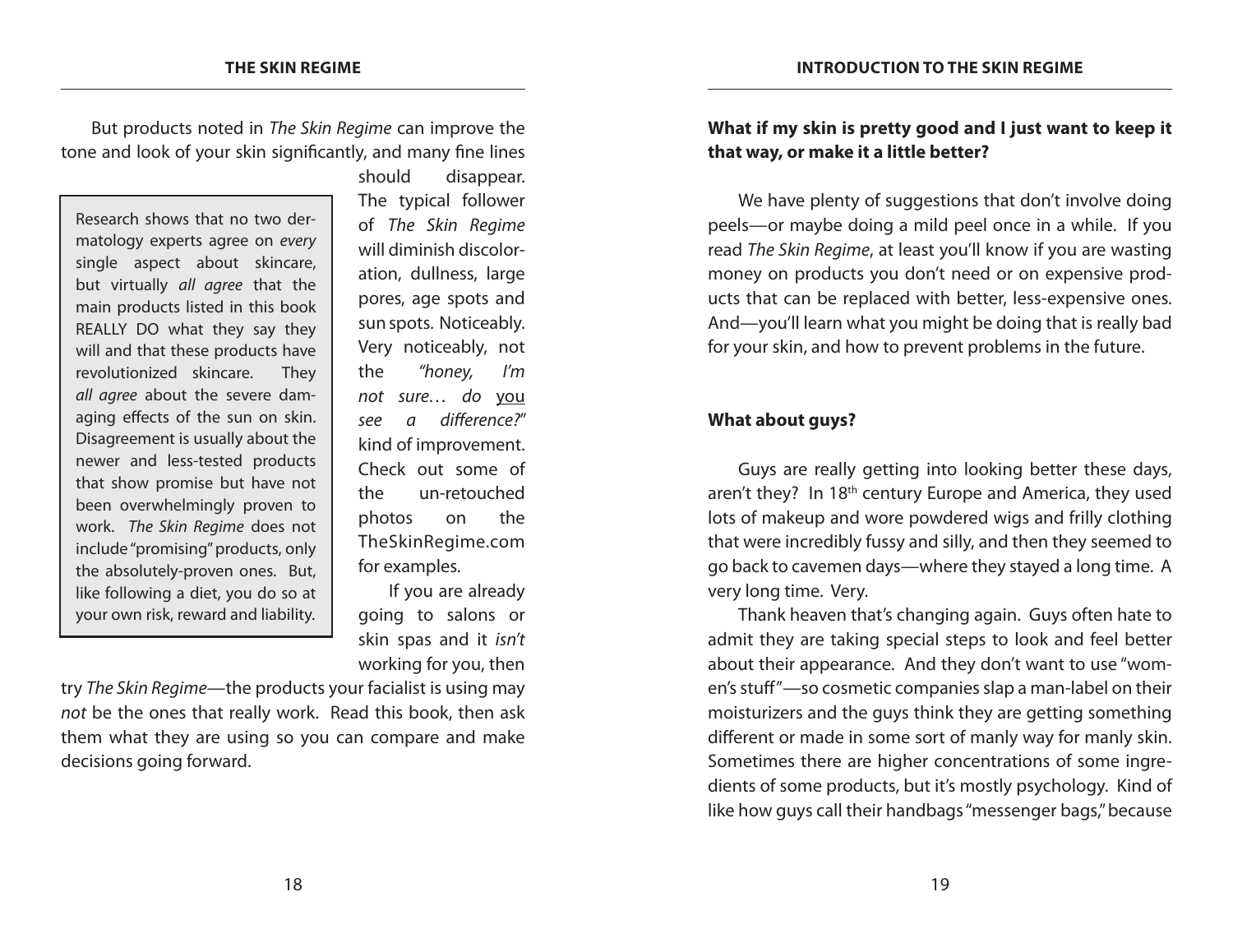there is *no way* they are ever gonna admit they are carrying a purse!

It's okay guys—you can buy this book. You can follow *The Skin Regime* and get better skin. But a problem could come up with your shaving ritual. While you're in the "*Boot Camp"* phase of *The Skin Regime*, you might like to switch to an electric razor in order to avoid irritating your skin—those multiple-blade razors they make these days can cut real close and irritate your skin and you don't want to do *Boot Camp* on irritated skin.

If you do follow *The Skin Regime*, use only moisturizing lotion as your lather and after-shave. Once your skin has been through the *Boot Camp*/peels phase and you are on *Maintenance*, you can return to your regular razors, although it is best to get rid of any alcohol-based after-shave.



**Warning:** *The Skin Regime* is NOT for people with severe or cystic acne, open lesions on the skin, or issues of hypersensitivity to skin products. If you have rosacea (chronic red and bumpy patches on the skin),

psoriasis, eczema, or another illness, you should first see a dermatologist to correct your severe issues. Afterwards, you can begin *The Skin Regime* to take your skin to the next level of greatness.



**No Sunbathing!** If you are hooked on sun tanning or tanning salons—put this book down *immediately* and come back when you come to your senses! You ended up with problems thanks mostly to sun

damage, and *The Skin Regime* will help reverse the effects of

that damage and give you a fresh start. However, it will leave your skin vulnerable for *even worse* damage by the sun if you expose your new, lovely skin to harmful, skin-ruining rays. Would you put a baby in the sun without sun protection? Of course not! So you must not do that to your skin, ever again. Be committed to using sunscreen if you will be in the sun more than a couple of minutes. If you cannot make this commitment, please do not use the products and techniques in this book.



**If you are pregnant or thinking of becoming pregnant:** Please wait until after you have the baby before using medically-based products or

beginning *The Skin Regime*. Some of the products are safe for pregnancy, some are *maybe* safe, and some are not. But why take the chance? And you may develop hormonal discoloration and other issues during or after the pregnancy. *The Skin Regime* will be there to fix your skin afterwards, so put this book on the shelf with the books that tell you how to change a diaper or find time for sex-after-baby. Can't hurt to wait until you are finished breast-feeding, too. We'll wait for you.

#### **Do I have to use only the products you list for** *The Skin Regime* **to work?**

If you want to spend money on luxury moisturizers and makeup because it makes you feel good—well, it depends.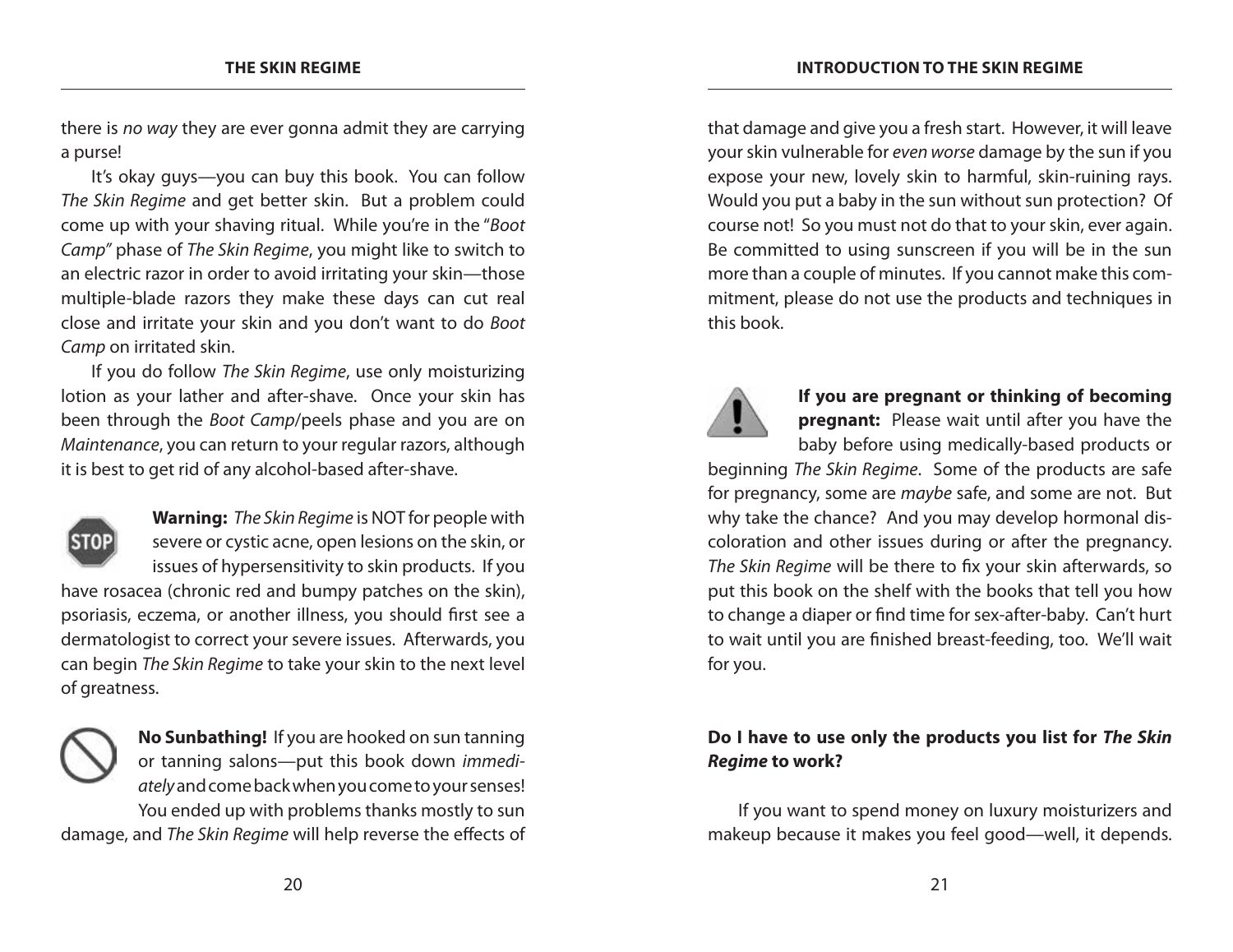After all, a massage won't cure you of tension forever, but it makes you feel good and it is harmless and has positive benefits. You may have some body lotions you really love and want to keep using. It's your money; knock yourself out. But to get great skin, make sure you go for the *key ingredients and strength of preparations* of the products listed in *The Skin Regime*. And we strongly suggest avoiding anything with perfumes or extraneous ingredients because it can really irritate your new "baby" skin. Stick with the kinds of products suggested in this book and you'll be playing it safe.

#### **Can I wear my makeup while doing** *The Skin Regime***?**

Absolutely. You may wish to make adjustments to different kinds of makeup as your skin begins to change. And after your skin is glowing, you will probably want to show it off by going "nude." We'll discuss makeup and give some no-nonsense recommendations in this book.

#### **Is** *The Skin Regime* **Safe?**

We think what you want to ask is, "Is this safe to do *at home?"* The answer is, "Yes, if you use common sense and follow the directions." Follow the instructions carefully, don't overdo it, and use common sense—same as if you were taking a new vitamin or medicine or starting a diet. You will know when you need to back off something that might be over-irritating your skin or if it is not working as it should. We'll also remind you to test all products on parts of your body before trying them on your face, as a precaution. We'll suggest modifications for people with different skin types.

Of course, even in a dermatologist or skincare office, there are no guarantees that you won't have an allergic or bad reaction. Everyone is different—whether you are trying a new diet or exercise regime, you never know until you start if you will be that one in a hundred that needs a modification from what works for the other 99 people. That is why you must use your common sense.

#### **What about the science behind** *The Skin Regime***?**

This is not a textbook on skin! You can get plenty of geek and techno info on a lot of websites, and there are some great books written by doctors which go into all the medical terms like *dermis*, *epidermis* and *subcutaneous* (your eyes are already glazing,

Expensive brand-name products often contain some ingredients that work, but not in the essential percentages that work. Using more of a product will not "add up" to the correct percentage. A 15 SPF sunscreen plus another 15 SPF sunscreen does NOT add up to 30, even if you put on two layers—or more! And a 4% glycolic product plus another 4% glycolic product will NOT equal 8%.

right?). Those sites and books go into all the reasons why the products do what they do. We list favorite resources on TheSkinRegime.com website if you want to explode your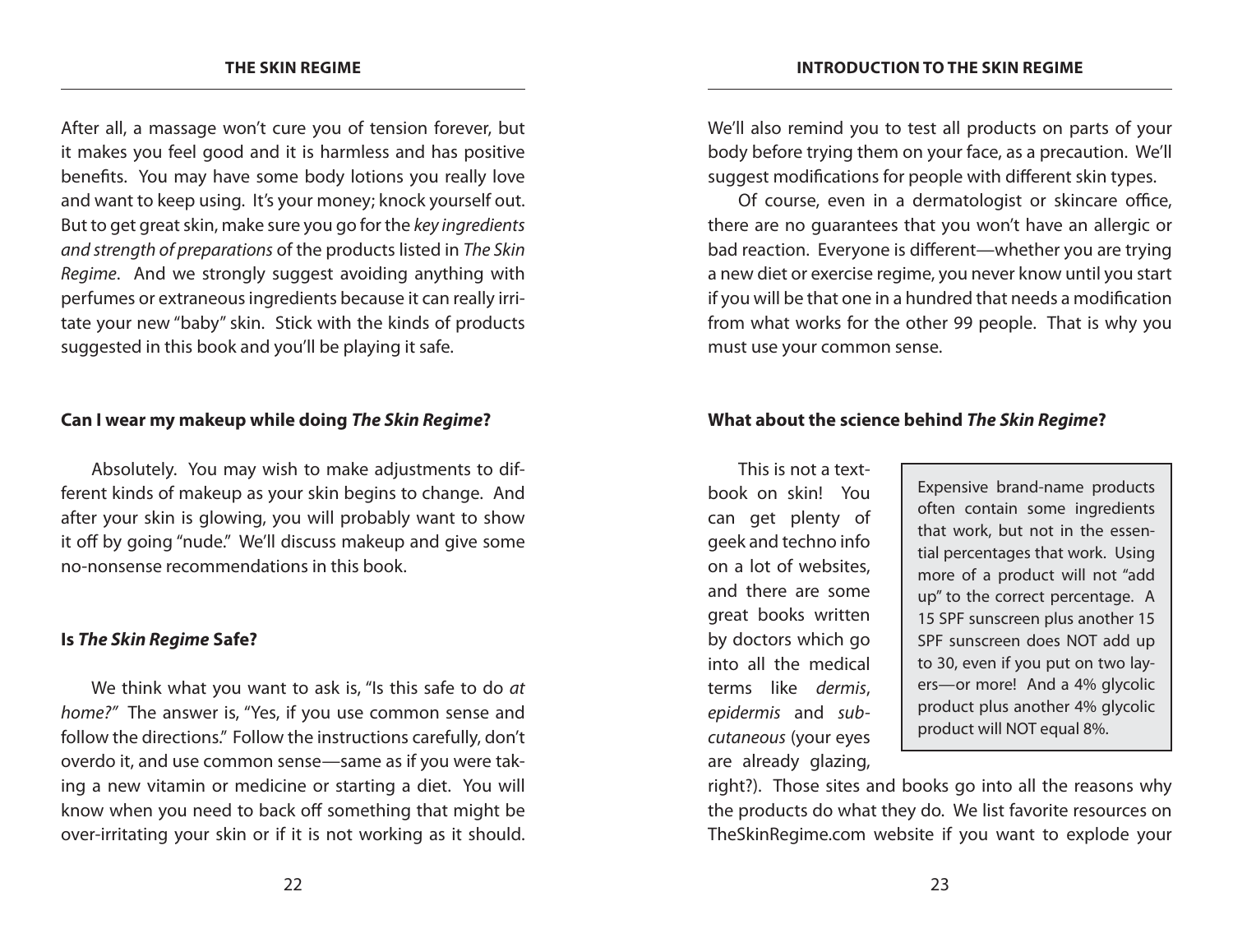**Introduction to The Skin Regime**

brain by reading the medical literature. The point of this book is to cut to the chase and give you basic cold, hard facts and the info you need to get your skin looking terrific in a few weeks. This is *Boot Camp*, baby!

#### **The Truth about Expensive Skin Products:**

Boy, some Expensive Skincare companies are upset with me for writing this book! But the truth about those expensive creams and cosmetics? You are paying for the advertising, the name, the marketing, and the salaries of everyone working at the company.

Example of a revelation that will tick them off: There is virtually no difference between well-made glycolic-acid preparations—expensive or inexpensive. But there is a big difference in strength (potency) depending on the percentage of glycolic acid used and the buffering agents used to make the preparations less reactive with the skin. The same is often true with well-prepared products that contain the other important ingredients that you need for *The Skin Regime*. Often, the same factories make the *exact same cosmetics* for dozens of companies—they simply slap different brand names on the products. And they certainly slap on different prices, depending on how glitzy the brand-name is and how much they had to pay for the fancy jars and fancy marketing, not to mention the multi-million dollar contract for the celebrity spokesperson! We personally believe they also mark up the price if the name sounds French, but that is an undocumented theory.

And about those celebrities? Many of them are probably going for expensive skin treatments or to cosmetic dermatologists that perform very similar or identical techniques we reveal here in *The Skin Regime*. Those stars aren't getting that skin only from the products they promote. Very few people are born with genetically fantastic skin. We have to work at it, and so do they.

And don't forget—the ads of celebrities you see in the magazines are airbrushed beyond reality. There are even some lawsuits going on because of some misleading ads.

NONE OF THE PHOTOS OF THE SKIN that we feature on TheSkinRegime.com are airbrushed or touched-up. NONE.

You can see what *real* skin looks like on *real* people and what the peels look like during the peeling phase, and after the *Boot Camp* phase when more glowing, radiant skin emerges.

#### **Why don't most of the expensive and brand-name skincare products work as well as those described in** *The Skin Regime***?**

Simply because the brand-name products cannot make the products strong enough if they are going to market to a wide consumer base. If they did make them strong enough, they would have to write a whole book (like this one) explaining exactly how and why the products work and how to use them and what to expect. That would be a marketing nightmare for these companies that are going after mass-market consumers! They don't want to spend time dealing with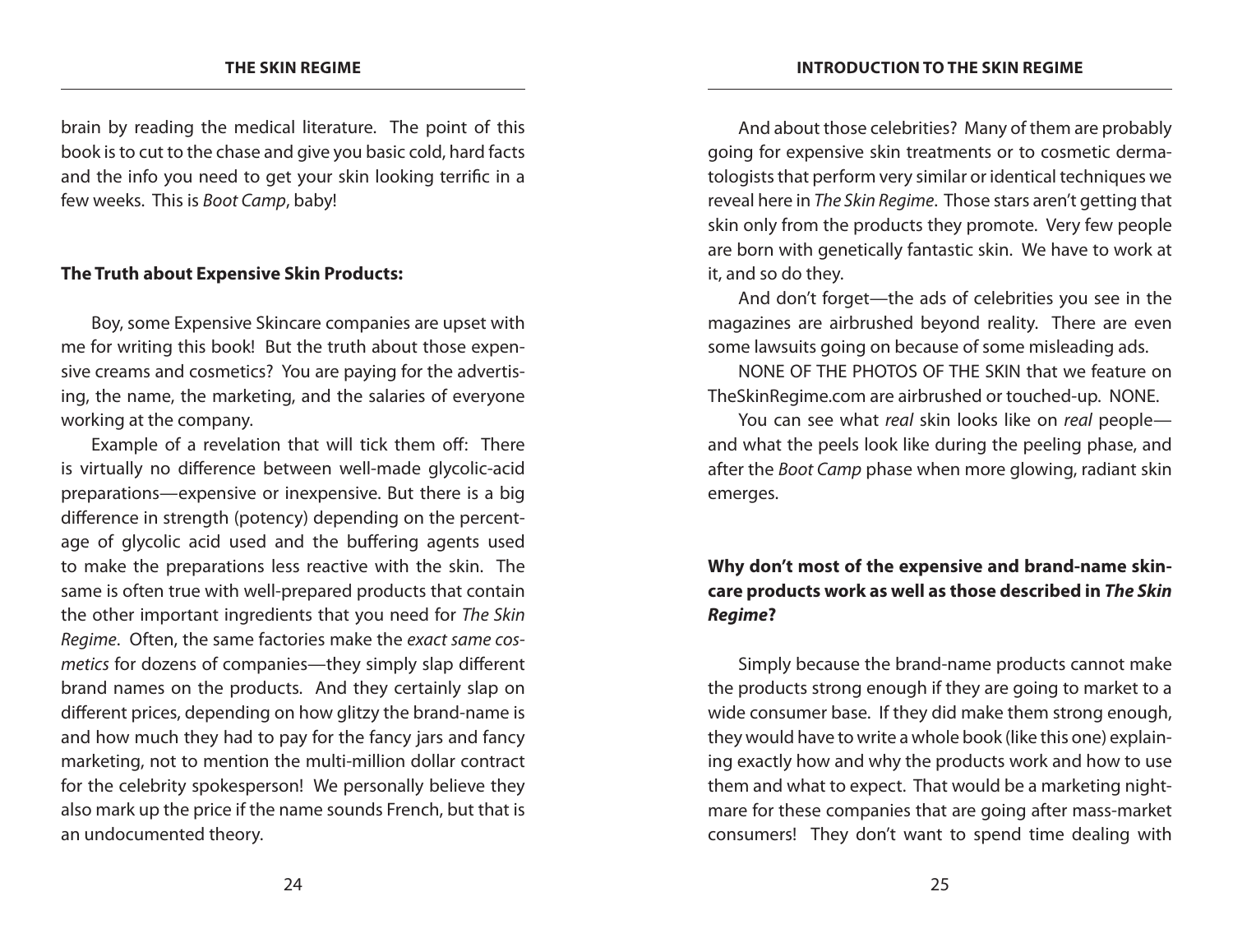people who have questions about why their skin is flaking or turning red during a peel, or explain how to make adjustments in products and how to maintain their skin. And without the explanations, people will use the products and return them, thinking something is "wrong." That would be unacceptable for these companies; they want to spend as little time as possible, reach as many consumers as possible, get as wide a base of sales as possible. Their approach: Just shut up and buy the stuff and you'll look like Halle Berry or Nicole Kidman.

We're not saying those products are all useless—some of them can work pretty well for *Maintenance* if you know what to look for. But why bother when you can get products that are far less expensive and work far better for you—products we will tell you about in *The Skin Regime.*

This book will tell you *exactly* what to look for in your preparations and how to find the best preparations for the least price. Sometimes, the best stuff at the best price comes right off the discount shelves of the drugstore or supermarket. We'll tell you everything you need to know.

#### **A Word to Dermatologists and Other Skin Estheticians:**

We know you are not happy that we're revealing the lowpriced in-home way for people to get great skin. We're like disloyal magician's assistants writing a tell-all book on how you do your magic tricks.

Because we're giving away the blueprints to the magic tricks, some of you will denounce *The Skin Regime* and insist that people should "not try this at home." You will insist they must come to you instead. Don't be a hater! We love you guys and gals and we repeatedly suggest that anyone who has concerns and questions, anyone who is unsure of trying something on their own, anyone who has severe discoloration, severe acne, hypersensitivity or other troubling conditions, should *go to a dermatologist who specializes in cosmetic dermatology*. We give all the warnings and caveats as we go along, so relax. We're not taking any business away from you—we're writing this book for people who don't want to spend a fortune to get expensive treatments, or who don't have the time to deal with office visits.

#### **If I have severe skin issues, why do you suggest a dermatologist and not an esthetician or facialist?**

If you have severe skin problems or hypersensitivity, you really should see a dermatologist—a medical doctor who is highly trained to treat a variety of skin issues, including skin cancer. Facialists and estheticians are trained to give *facials,*  not to treat severe issues. They can be helpful, but they are not trained to cure skin illness or disease. And many of them are worthless if they aren't using the products that are effective.

Dermatology as a medical specialty used to focus solely on skin diseases, rashes, and pimples. Now, with all the new ways to improve skin and reverse sun damage, many have expanded into everything from treating skin problems to injecting Botox and using lasers for purely cosmetic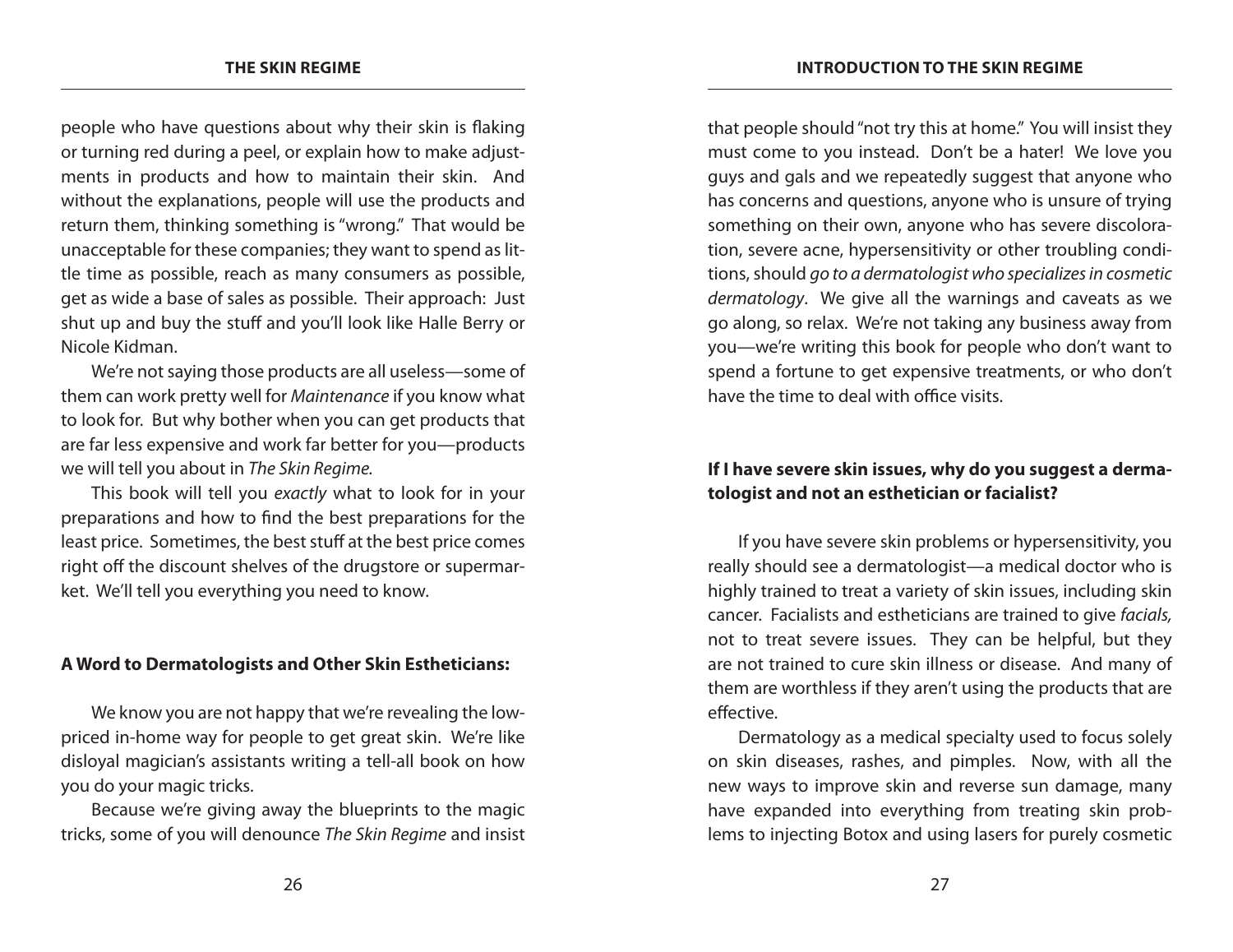**Introduction to The Skin Regime**

purposes. Not all dermatologists are *cosmetic dermatologists*, although the field is moving rapidly in that direction. When you call a potential dermatologist be sure to ask if they have all the new bells and whistles for cosmetic care and not only a practice that treats skin disease.

#### **Dana's skin story:**

I swear to you, I was not born with great skin. In fact, I suffered with bad skin and acne until I was 32 years old. Okay, yes—I was *born* with great skin like most babies are, but starting at age eleven, I began breaking out with pimples. Lots. And then breaking out more as each year progressed into adolescence. I tried everything: All the over-thecounter preparations, and whatever they had in the dermatological arsenal of the 1970's: Antibiotics, various acne creams, and bizarre treatments involving dry ice and sun lamps to name a few.

In my teens I was told, "You'll grow out of it." I slathered on thick makeup to try to hide the breakouts. But you know what that looks like—a girl with thick, caking makeup over bumpy skin. Lovely.

Then in my 20's I was told, "Its hormonal, you'll get past it." It was a constant struggle. Staying on antibiotics forever is a horrible idea and didn't work all that well anyway, so I stopped taking them. And I still tried every new cream or gel that entered the medical arsenal—but nothing helped.

In the 1980's a fabulous new cream came into the arsenal: Retin-A (known generically as *tretinoin*). It helped with acne and also with some fine-lines and sun damage. But I still had breakouts and lots of uneven tone and large pores, etcetera. *Tretinoin* is a fantastic product (more on this later), but not enough weaponry for a complete acne cure or to get the great skin I hoped for.

By the time I hit my thirties, I was completely fed up with my skin and sick of wasting money from trying everything that offered hope. And I remember one day my husband asked, "What is that dirty stuff on your face?"

#### *Dirty stuff*?

"Yeah, it's like the sides of your face has smudgy dirt or something. Like light-brown skin sideburns, sort of."

When I got home I used two mirrors to get good side views of my face. What fresh hell was *this*? It certainly did look like dirty brown patches. Damn. And what would the future bring next—was I going to grow a *beard*? (Yes, I would

actually. We'll talk about hair removal in Part Five in this book, dearies).

The "dirty spots" you might have or have seen on other people is known as *melasma*: Darker irregular patches of skin caused by hormonal changes or sun damage. I hadn't realized how bad the

 If you suffer severe acne or cystic acne, go to a good dermatologist and see what options you have for prescription medications. *Isotretinoin* is not for everyone, and still only available with a prescription – and for a good reason: It can cause birth defects in pregnant women and may have other side effects. But used correctly (usually for a few months only) it is safe and effective with long-lasting, often permanent, results.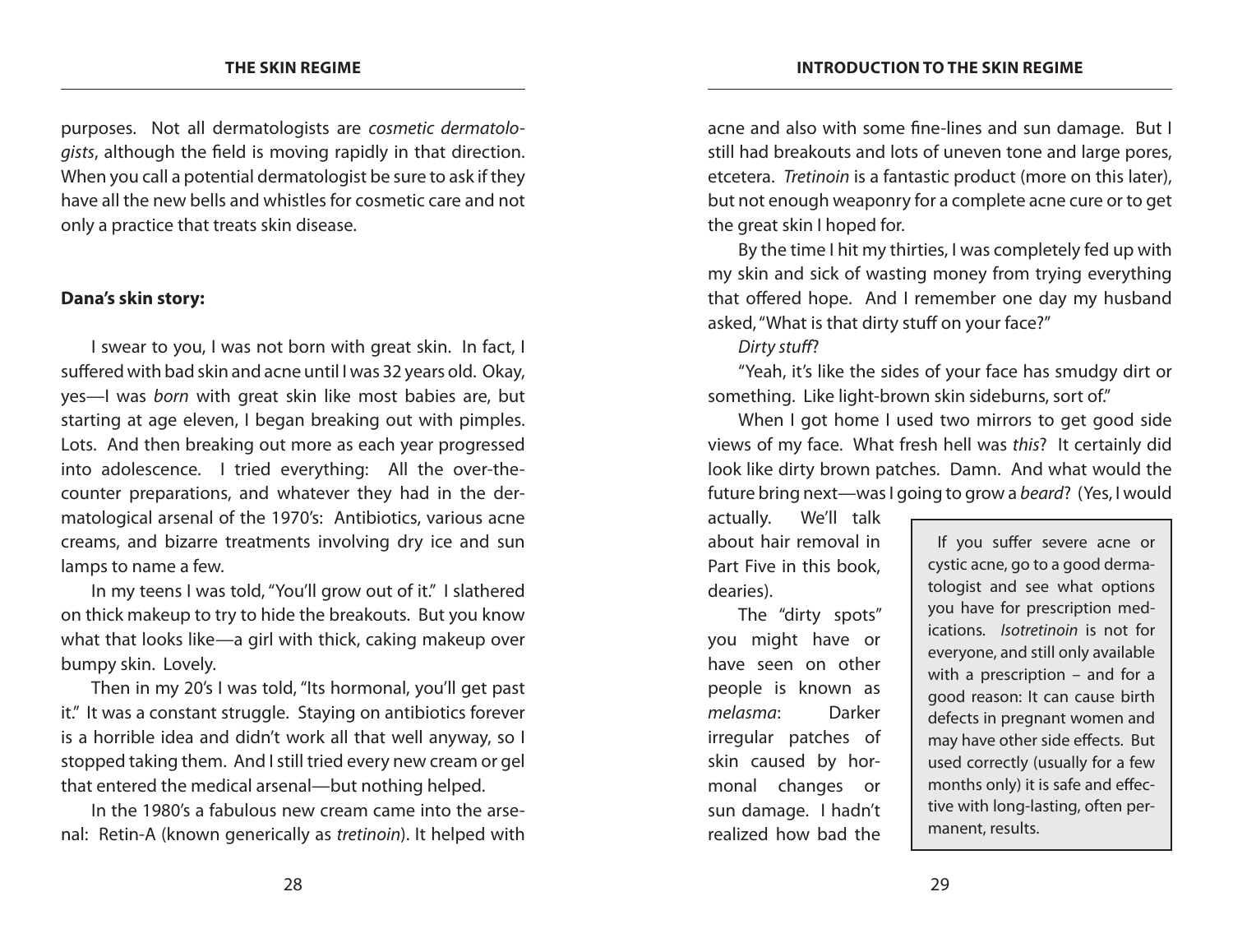melasma spots had become because I didn't see myself in side-view and my melasma was most prominent along the side of my face and jaw (common areas for it to appear) as well as one large spot on my forehead that I was always trying to cover up with makeup.

I started doing some research again and discovered some new products the medical community was enthusiastic about. But I faced a tough decision; I'd already gambled and lost so much money on products that didn't work very well and hated the thought of throwing out more money. Not to mention the disappointment of non-working products, over and over!

But maybe the 1, 473 $rd$  time is the "charm."

I went to see a dermatologist in Los Angeles and said, "Zits *and* wrinkles? Not fair! And these dirty-looking patches on my skin? Not acceptable." The doctor informed me that since I was not pregnant or planning any more babies in the near future, I might be a good candidate for a strong acne medication now generically known as *isotretinoin* (currently marketed under the brand names Accutane, Sotret, Claravis, and Amnesteem).

*Isotretinoin* is a powerful and miraculous oral medication for people who have bad acne, frequent breakouts and especially for that scourge called "cystic acne" that manifests with painful, deep and inflamed nodes under the skin. There is nothing the afflicted person can do about getting those cysts—they come from deep within the skin and it doesn't matter what you eat or drink or put on your face. These nodules can leave long-lasting scars and they cause a great deal of embarrassment and frustration.

I would get those kinds of nodules at least once a month, based on my hormonal cycles, but *isotretinoin* ended my breakouts—all of them. And blackheads disappeared completely. I took it for a few months, which is usually how it is prescribed, and the change in the skin was considered permanent or semi-permanent. Whereas nothing else had ever truly worked for my severe acne, *isotretinoin* did. I was told that after a year or two, I might begin to get some breakouts again (I did) but that they would be easier to control (it was).

Okay, so after *isotretinoin*, I was in my thirties and had no zits, but was left with old acne scars, hormonal discoloration (those "*dirty spots"*), dull skin and uneven skin tone. And some fine lines were beginning to show on my face. Encouraged by my first success of getting my acne under control, I was eager to try some of the newer products, such as *alpha hydroxy* or *glycolic acid* peels, in order to improve the overall texture and appearance of my skin.

I continued my skincare odyssey with Dr. David Bank after I moved to the East Coast.

And so began my journey of learning what products are widely available, and what really works. I can say that my skin looks far better now than it did at age 32, or even 22. Sure, I have some well-earned lines—I am not trying to hide my age. Hiding age never works that well anyway—what *works* is improving your skin so you look better and feel better about your appearance.

Facial lines give character—trying to erase all of them is unrealistic and simply looks bad or even freaky if you go overboard. Knowing where to "draw the line" on *your* facial lines is a process of personal choice and learning what is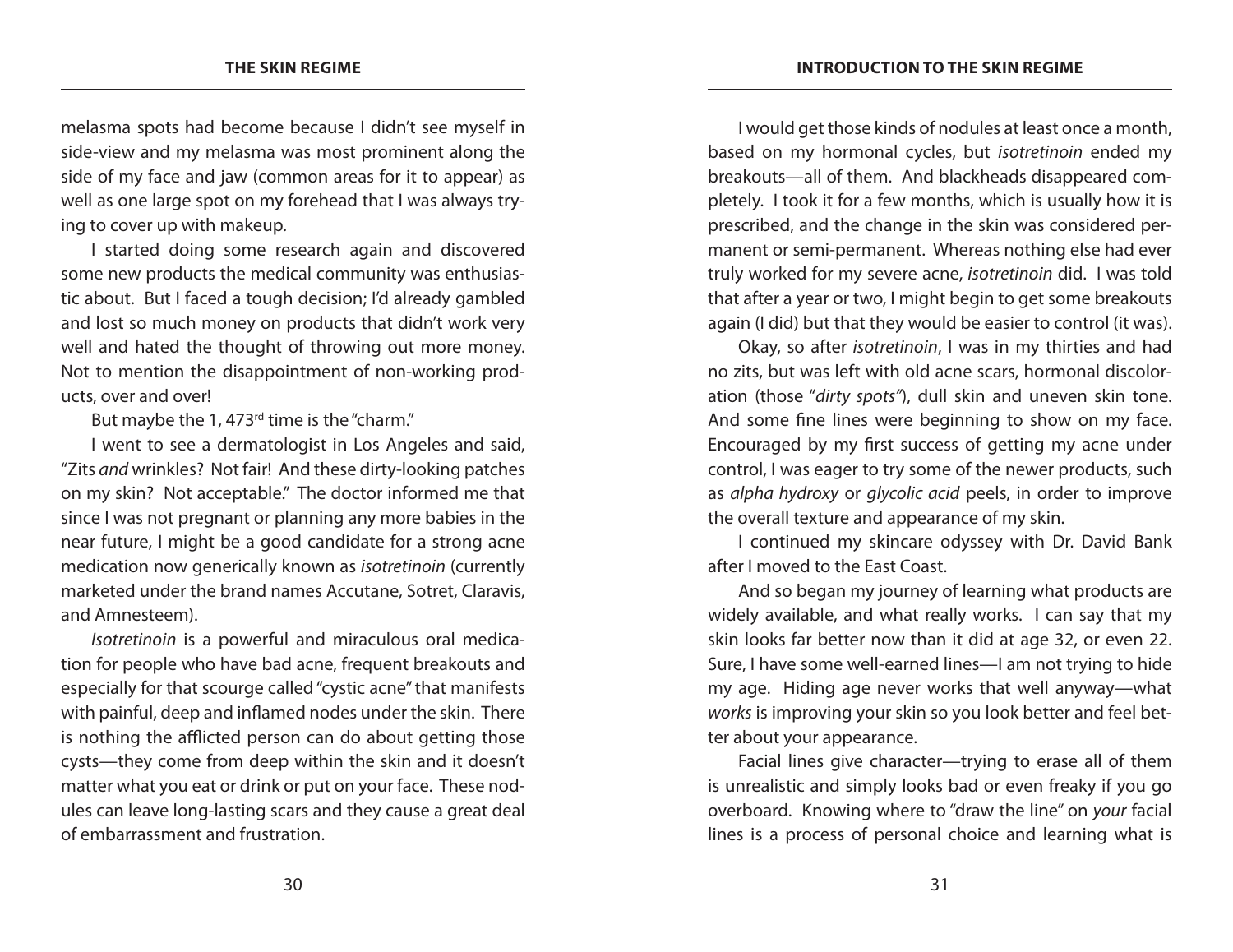available so you can make those choices. I'll discuss choices later—first you need to get your skin in great shape.

Okay, enough of my story. Let us get to work to make *your* great skin happen!

The Skin Regime is *not* about hiding your age, it is about having the best skin at any age. It's about minimizing acne, lines and discoloration to make your skin look *good*, and fresh. (Which will also make you look and feel younger!)

## PART TWO

## **BOOT CAMP!**

## **Creating Your New Skin with**

## **The Skin Regime**

Just like when you start a new exercise routine, or a new diet, you have to go through that part where your muscles get sore, or you get hungry and crave junk food.

But then, your body adjusts to the new exercises or foods, and you love the way your body looks!

If you choose to do *Boot Camp for Beautiful Skin*, you will have adjustment periods. Your skin will be changing, throwing off dead cells and regenerating new cells, getting rid of impurities. The first two weeks will be discovering what products your skin can tolerate, how often, and how much. But the end result will make you very happy!

This chapter will teach you everything you need to know for *Boot Camp*, and what to expect during the adjustments periods as your skin gets in shape!